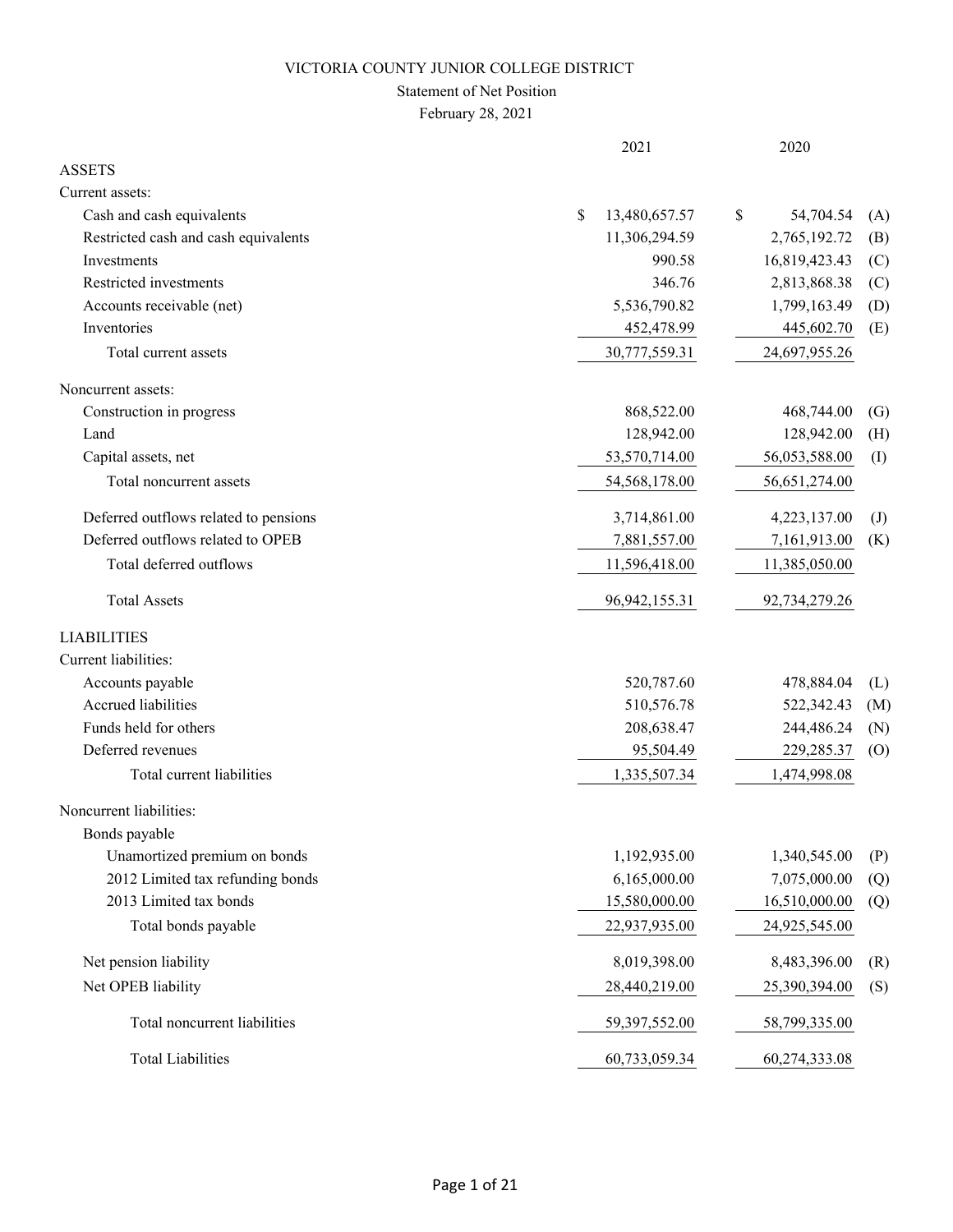### Statement of Net Position

February 28, 2021

|                                        | 2021          | 2020          |     |
|----------------------------------------|---------------|---------------|-----|
| Deferred inflows related to pensions   | 2,097,538.00  | 1,451,504.00  | (T) |
| Deferred inflows related to OPEB       | 8,319,590.00  | 9,827,710.00  | (U) |
| Total deferred inflows                 | 10,417,128.00 | 11,279,214.00 |     |
| Total liabilities and deferred inflows | 71,150,187.34 | 71,553,547.08 |     |
| NET POSITION                           |               |               |     |
| Beginning of year                      | 15,155,512.99 | 9,972,678.72  |     |
| Current year addition                  | 10,636,454.98 | 11,208,053.46 |     |
| Total net position                     | 25,791,967.97 | 21,180,732.18 |     |
|                                        |               |               |     |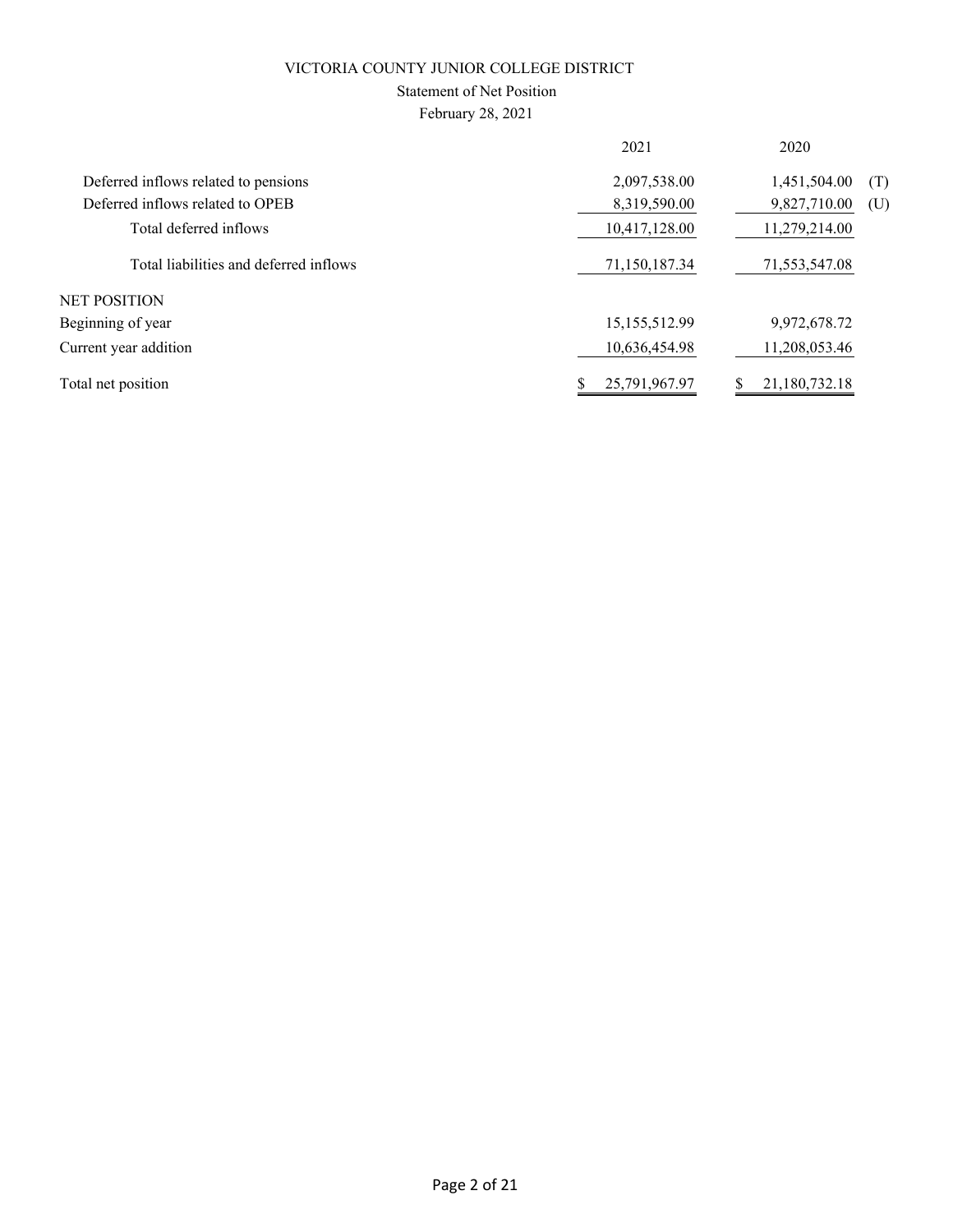#### **Annotations to Statement of Net Assets**

#### **February 28, 2021**

- (A) Cash held in Prosperity Bank, excluding debt service and project funds.
- (B) Cash held in Prosperity Bank for debt service and projects.
- (C) Investments at TexPool.
- (D) Student, third-party, and grant receivables.

NOTE: Grant receivables and revenues are recorded each month to match revenue and expenses to the proper period.

- (E) Bookstore, Leo J. Welder Center for the Performing Arts, Conference and Education Center, and Central Stores inventories.
- (F) Prepaid expenses (recorded only at fiscal year end).

Campus Infrastructure - \$93,064; Gonzales Center Expansion, Phase III - \$247; Wood Building Renovation - \$126,958; Comprehensive Student Center - \$316,960; Museum Expansion - \$143; Welder Center Expansion - \$7,519; Facilities

- (G) Master Plan - \$323,631
- (H) Land.

(J)

(I) Capital assets subject to depreciation.

Deferred outflows related to VC's proportionate share of TRS pension funds are related to changes that occur at the plan level including changes in assumptions, differences between expected and actual economic experiences, differences

between projected and actual investment earnings, and differences in contributions and proportionate share of contributions. Contributions subsequent to the measurement date also impact deferred outflows of resources.

(K) Deferred outflows related to VC's proportionate share of ERS OPEB for difference between projected and actual investments earnings, changes in proportion and difference between contributions and the proportionate share of contributions, and contributions paid to ERS subsequent to the measurement date.

- (L) Accounts payable.
- (M) Accrued payroll liabilities and accrued sales tax payable.
- (N) Funds held in agency capacity for student groups and other organizations.
- (O) Deferred revenue for gift cards, grants, scholarships, early registration, and undistributed receipts from the student accounts receivable module.
- (P) Unamortized premium on bond issuance.
- (Q) Long-term debt obligations.
- (R) TRS retirement plan net pension liability.
- (S) ERS net OPEB liability.
- (T) Deferred inflows related to VC's proportionate share of TRS pension funds for differences between projected and actual investment earnings and differences between contributions and proportionate share of contributions.
- (U) Deferred inflows related to VC's proportionate share of ERS OPEB for differences between expected and actual economic experience and changes in actuarial assumptions.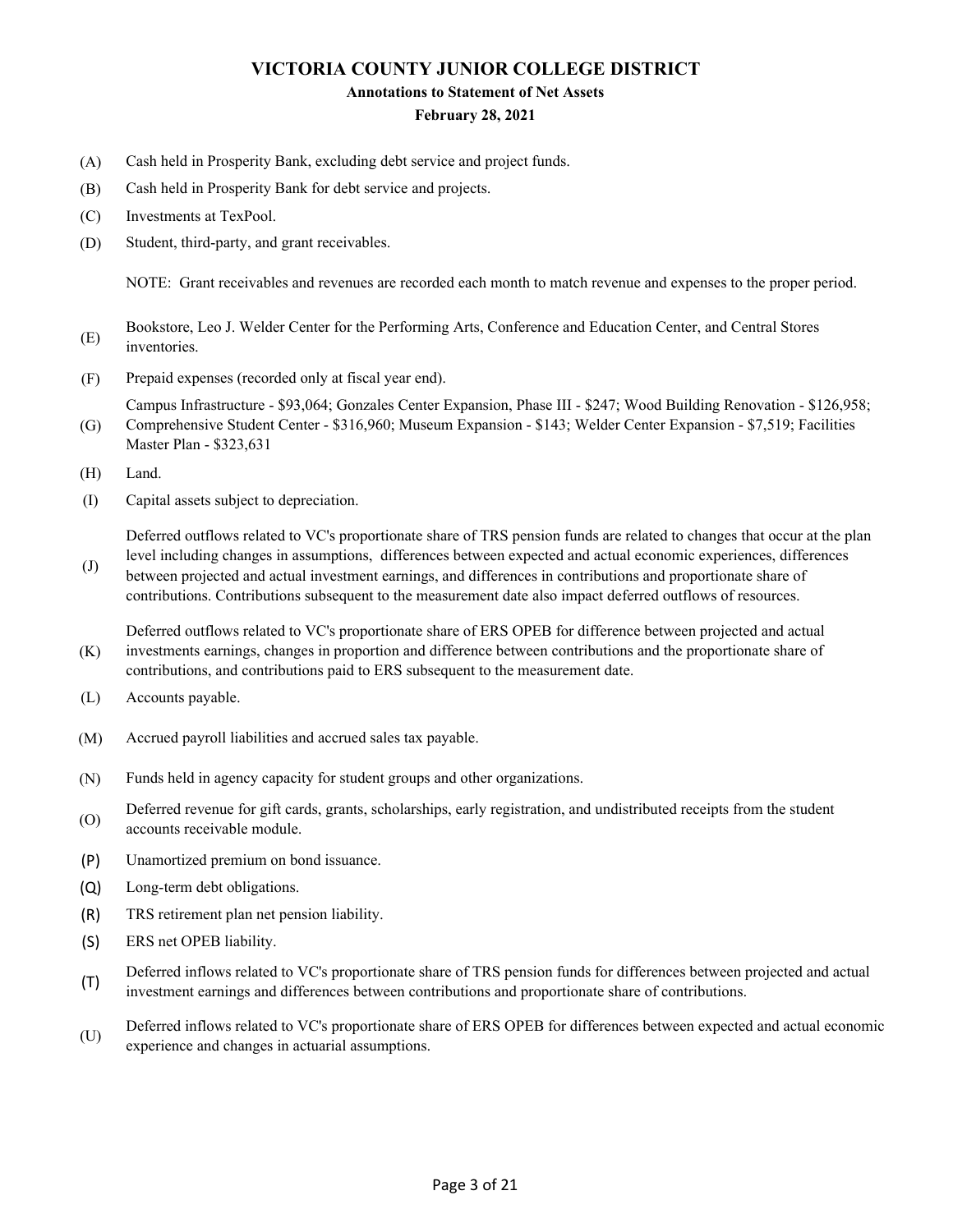#### Statement of Revenues, Expenditures and Changes in Net Assets

February 28, 2021

## Consolidated - All Funds (Excluding Construction Projects)

|                                            | Adjusted<br><b>Budget</b> | Actual<br>$(100\%)$ | % Actual to<br>Adjusted<br><b>Budget</b> |    | Prior Year<br>Actual<br>02/29/20 | $%$ of<br>02/29/20<br>Actual |
|--------------------------------------------|---------------------------|---------------------|------------------------------------------|----|----------------------------------|------------------------------|
| <b>REVENUES:</b>                           |                           |                     |                                          |    |                                  |                              |
| State appropriations                       | \$<br>5,535,060           | \$<br>2,380,800.00  | 43.01%                                   | -S | 2,380,857.00                     | $100.00\%$ (1)               |
| State paid benefits                        |                           |                     |                                          |    |                                  |                              |
| Health insurance                           | 683,892.00                | 683,892.00          | 100.00%                                  |    | 683,893.25                       | 100.00%<br>(2)               |
| Retirement contributions                   | 243,413.00                | 243,411.78          | 100.00%                                  |    | 239,114.00                       | $101.80\%$ (2)               |
| Ad valorem taxes:                          |                           |                     |                                          |    |                                  |                              |
| Maintenance & operations                   | 12,782,206                | 12,293,031.00       | 96.17%                                   |    | 11,924,645.23                    | 103.09% (3)                  |
| Debt service                               | 2,625,638                 | 2,520,144.70        | 95.98%                                   |    | 2,510,757.83                     | $100.37\%$ (4)               |
| Tuition:                                   |                           |                     |                                          |    |                                  |                              |
| Credit courses                             | 4,223,434                 | 3,214,297.90        | 76.11%                                   |    | 3,693,804.71                     | 87.02% (5)                   |
| Non-credit courses                         | 1,147,196                 | 716,539.29          | 62.46%                                   |    | 672,093.78                       | 106.61%<br>(6)               |
| <b>TPEG</b>                                | (250,000)                 | (102, 228.00)       | 40.89%                                   |    | (111, 433.00)                    | 91.74% (7)                   |
| Fees:                                      |                           |                     |                                          |    |                                  |                              |
| Credit courses                             | 5,018,113                 | 3,850,086.85        | 76.72%                                   |    | 4,267,616.98                     | 90.22% (8)                   |
| Exemptions & waivers:                      |                           |                     |                                          |    |                                  |                              |
| Credit courses                             | (300,000)                 | (140,676.19)        | 46.89%                                   |    | (152,908.04)                     | 92.00% (9)                   |
| Sales & services of educational activities | 449,279                   | 238,434.69          | 53.07%                                   |    | 315,815.03                       | 75.50% (11)                  |
| Investment income                          | 270,000                   | 81,029.00           | 30.01%                                   |    | 103,185.01                       | 78.53% (12)                  |
| Auxiliary enterprises                      | 2,593,500                 | 838,113.78          | 32.32%                                   |    | 1,465,057.11                     | 57.21% (13)                  |
| Other income                               | 223,350                   | 92,164.73           | 41.26%                                   |    | 97,873.37                        | 94.17% (14)                  |
| Scholarships and fellowships               | 5,726,668                 | 5,726,668.34        | 100.00%                                  |    | 5,825,197.89                     | 98.31% (15)                  |
| Grants:                                    |                           |                     |                                          |    |                                  |                              |
| Federal grants                             | 2,291,822                 | 2,291,821.99        | 100.00%                                  |    | 866,358.70                       | 264.54% (16)                 |
| State grants                               | 185,069                   | 185,068.98          | 100.00%                                  |    | 158,210.58                       | 116.98% (17)                 |
| Local grants                               | 131,085                   | 113,964.59          | 86.94%                                   |    | 129,894.38                       | 87.74% (18)                  |
| Total                                      | 43,579,725                | 35,226,565.43       | 80.83%                                   |    | 35,070,033.81                    | 100.45%                      |
| <b>EXPENDITURES:</b>                       |                           |                     |                                          |    |                                  |                              |
| Instruction                                | 12,213,155                | 5,993,637.36        | 49.08%                                   |    | 6,245,903.18                     | 95.96% (19)                  |
| Public service                             | 259,153                   | 142,932.57          | 55.15%                                   |    | 106,032.62                       | 134.80% (20)                 |
| Academic support                           | 3,136,729                 | 1,580,769.75        | 50.40%                                   |    | 1,572,890.46                     | 100.50% (21)                 |
| Student services                           | 2,568,277                 | 1,315,319.12        | 51.21%                                   |    | 1,455,816.47                     | 90.35% (22)                  |
| Institutional support                      | 7,894,309                 | 4,849,975.64        | 61.44%                                   |    | 3,388,561.76                     | 143.13% (23)                 |
| Physical plant                             | 4,487,576                 | 1,913,883.56        | 42.65%                                   |    | 1,975,592.41                     | 96.88% (24)                  |
| Scholarships and fellowships               | 6,163,172                 | 6,087,664.08        | 98.77%                                   |    | 6,128,739.03                     | 99.33% (25)                  |
| Auxiliary enterprises                      | 2,992,953                 | 1,284,920.58        | 42.93%                                   |    | 1,513,443.72                     | 84.90% (26)                  |
| Debt service                               | 2,625,638                 | 357,818.75          | 13.63%                                   |    | 390,068.75                       | 91.73% (28)                  |
| Reserve for contingencies                  | 104,517                   | $\equiv$            | $0.00\%$                                 |    |                                  | $0.00\%$ (29)                |
| Total                                      | 43,311,794                | 24,148,110.45       | 55.75%                                   |    | 23,419,980.35                    | 103.11%                      |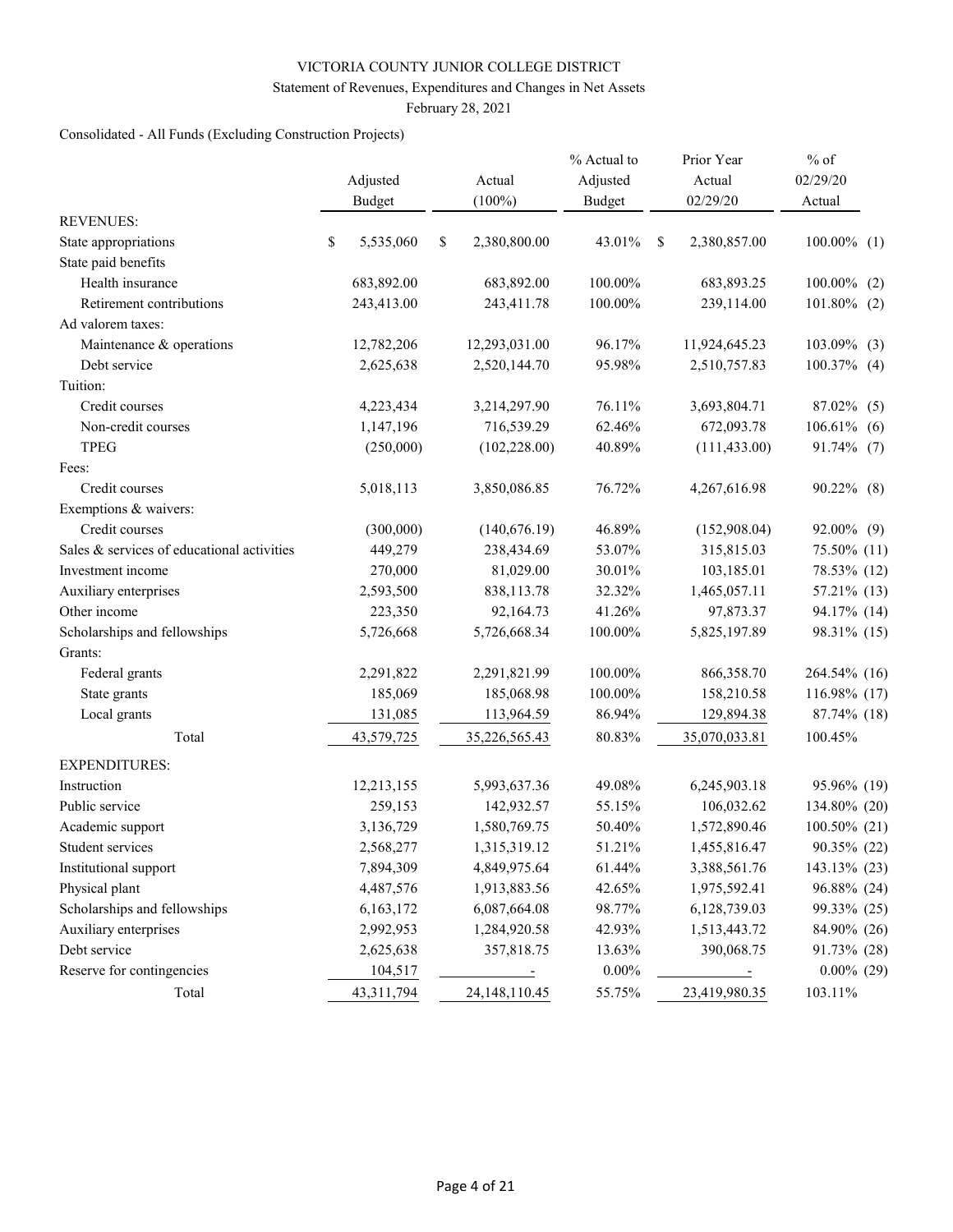#### Statement of Revenues, Expenditures and Changes in Net Assets

February 28, 2021

Consolidated - All Funds (Excluding Construction Projects)

|                                       |            |               | $%$ Actual to | Prior Year   | $%$ of   |
|---------------------------------------|------------|---------------|---------------|--------------|----------|
|                                       | Adjusted   | Actual        | Adjusted      | Actual       | 02/29/20 |
|                                       | Budget     | $(100\%)$     | Budget        | 02/29/20     | Actual   |
| <b>TRANSFERS AMOUNG FUNDS:</b>        |            |               |               |              |          |
| Transfers in                          | 174,069    | 174,068.52    | 100.00%       | 95,385.64    | 182.49%  |
| Transfers out                         | (442,000)  | (616,068.52)  | 139.38%       | (537,385.64) | 114.64%  |
| Total                                 | (267, 931) | (442,000.00)  |               | (442,000.00) |          |
| Net Increase (Decrease) in Net Assets |            | 10,636,454.98 |               | 1,208,053.46 |          |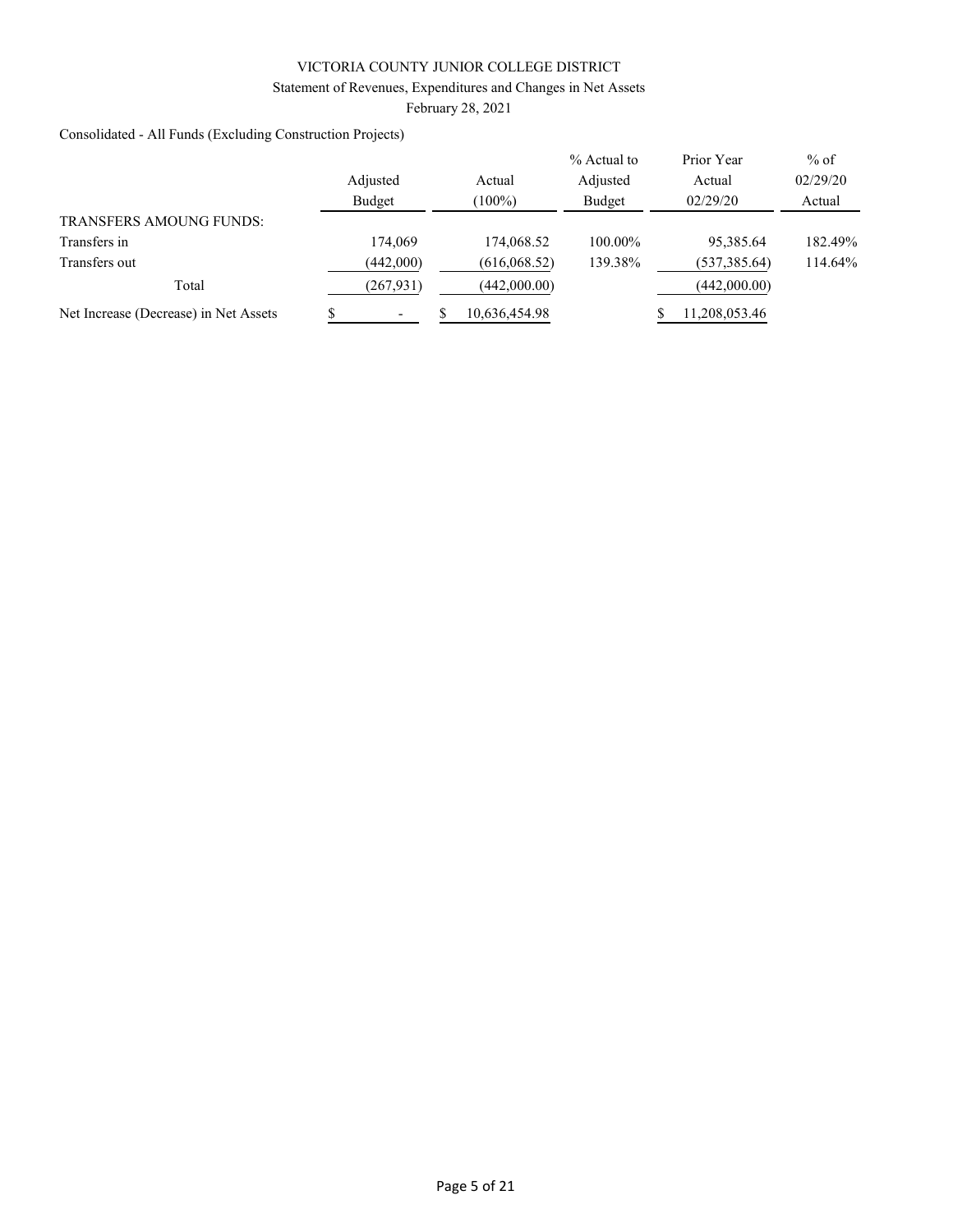## **Annotations to Statement of Revenue, Expenditures and Changes in Net Assets**

**February 28, 2021**

| (1)  | State appropriations - 10 months; state does not pay in December and January                          |
|------|-------------------------------------------------------------------------------------------------------|
|      | State appropriations                                                                                  |
| (2)  | State paid benefits - not a budgeted item as expenditures are recorded to offset the revenue amounts. |
|      | Line item budgets adjusted monthly.                                                                   |
| (3)  | Ad Valorem Taxes: Maintenance & operations - Appropriate, as current taxes due 02/28.                 |
|      | Tax revenues for maintenance & operations levy                                                        |
| (4)  | Ad Valorem Taxes: Debt service - Appropriate, as current taxes due 02/28.                             |
|      | Tax revenues for debt service levy                                                                    |
| (5)  | Tuition: Credit courses - Appropriate.                                                                |
|      | In county                                                                                             |
|      | Out of County                                                                                         |
|      | Non-Resident                                                                                          |
|      | Differential                                                                                          |
| (6)  | Tuition: Non-credit courses - Appropriate.                                                            |
|      | Allied health                                                                                         |
|      | Business and computer                                                                                 |
|      | Contract/customized training                                                                          |
|      | <b>EMS</b>                                                                                            |
|      | <b>EMS</b> contract                                                                                   |
|      | Industrial                                                                                            |
|      | Industrial contract                                                                                   |
|      | Non-funded allied health                                                                              |
|      | Non-funded motorcycle safety                                                                          |
|      | Non-funded other                                                                                      |
|      | Non-funded truck driving                                                                              |
|      | Other contract                                                                                        |
|      | Police academy                                                                                        |
|      | Summer camp                                                                                           |
|      | Workforce education                                                                                   |
| (7)  | Tuition: TPEG - Mandatory set-aside for Fall, Spring and Summer.                                      |
|      | State-mandated set-aside of tuition for scholarship purposes                                          |
| (8)  | Fees: Credit courses - Appropriate.<br>Course fees                                                    |
|      | General fees                                                                                          |
|      | Lab fees                                                                                              |
|      | Liability insurance fees                                                                              |
|      | Out of county fee                                                                                     |
|      | Technology fees                                                                                       |
| (9)  | Exemptions & waivers: Credit courses                                                                  |
|      | Internally mandated exemptions & waivers of tuition and/or fees                                       |
|      | State-mandated exemptions & waivers of tuition and/or fees                                            |
| (10) | Exemptions & waivers: Non-credit courses.                                                             |
|      | Internally mandated exemptions & waivers of tuition and/or fees                                       |
|      | State-mandated exemptions & waivers of tuition and/or fees                                            |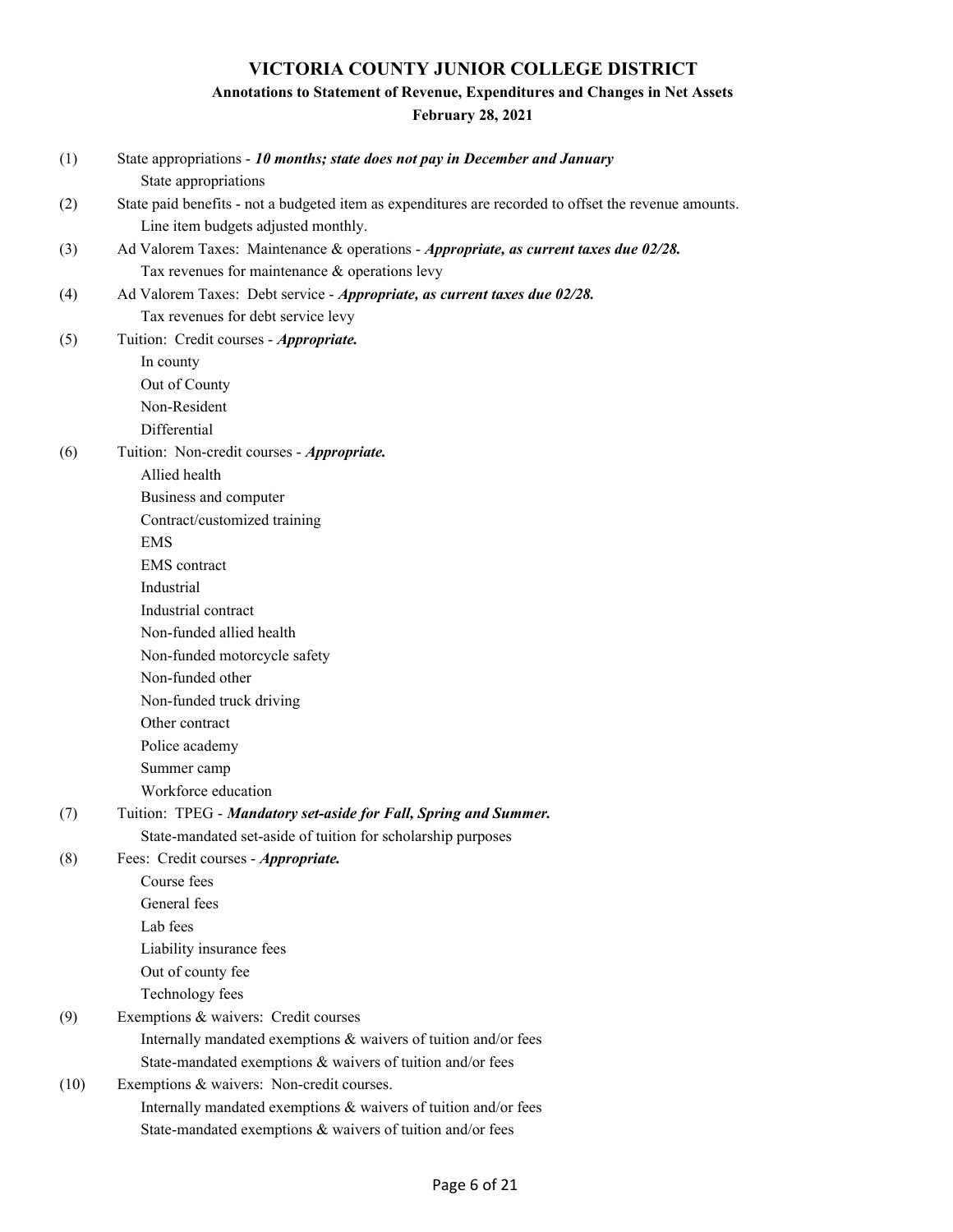#### **Annotations to Statement of Revenue, Expenditures and Changes in Net Assets**

**February 28, 2021**

| (11) | Sales & services of educational activities           |
|------|------------------------------------------------------|
|      | Collection fee                                       |
|      | Commissions - testing center                         |
|      | Exam fees (credit courses)                           |
|      | ID card replacement                                  |
|      | Installment fees                                     |
|      | Lifelong Learning Institute membership fees          |
|      | Media Services charges to outside parties            |
|      | Museum of the Coastal Bend membership & tour charges |
|      | Papercut student printing                            |
|      | Sports center membership fee                         |
|      | Testing center fee (non-credit)                      |
|      | Transcript fee                                       |
|      | VC-VISD MOU                                          |
| (12) | Investment income                                    |
|      | Interest income                                      |
| (13) | Auxiliary enterprises                                |
|      | Bookstore                                            |
|      | Coin operated copiers                                |
|      | Conference and Education Center                      |
|      | Food service contract - Aramark                      |
|      | Leo J. Welder Center for the Performing Arts         |
|      | Official functions                                   |
|      | <b>Student Center operations</b>                     |
| (14) | Other income                                         |
|      | Athletic ticket sales                                |
|      | Late & Schedule Change Fees                          |
|      | Library fines                                        |
|      | Other miscellaneous income                           |
|      | Parking fines                                        |
|      | Pell administrative allowance                        |
|      | Proceeds-Sale of Capital Assets                      |
|      | Recovery of indirect costs related to grants         |
|      | Recycling income                                     |
|      | Rental: Sports Center                                |
|      | Rental: Museum of the Coastal Bend                   |
|      | Rental: University of Houston                        |

Returned check fees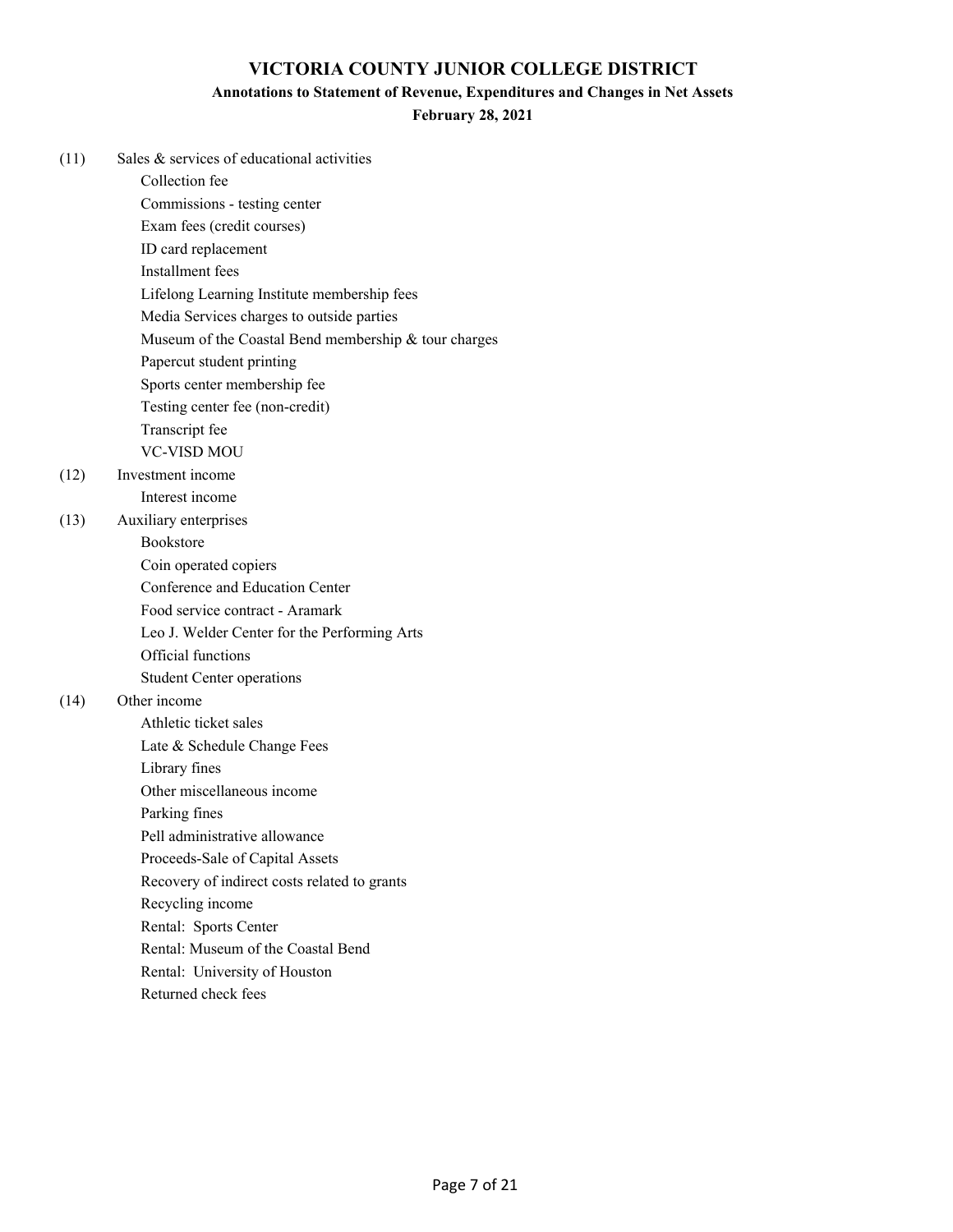#### **Annotations to Statement of Revenue, Expenditures and Changes in Net Assets**

## **February 28, 2021**

| (15) | Scholarships and fellowships (including Title IV)                         |
|------|---------------------------------------------------------------------------|
|      | Title IV:                                                                 |
|      | Pell grants                                                               |
|      | Supplemental education opportunity grants                                 |
|      | Federal work-study                                                        |
|      | Direct loans                                                              |
|      | State scholarships:                                                       |
|      | Texas educational opportunity grants                                      |
|      | Texas grants                                                              |
|      | Texas public education grants                                             |
|      | Other scholarships & fellowships:                                         |
|      | Institutional scholarships                                                |
|      | Victoria College Foundation scholarships                                  |
| (16) | Grants and contracts: Federal grants and contracts - Appropriate.         |
|      | Non-scholarship & fellowship grants and contracts                         |
| (17) | Grants and contracts: State grants and contracts - <i>Appropriate</i> .   |
|      | Non-scholarship & fellowship grants and contracts                         |
| (18) | Grants and contracts: Local grants and contracts - Appropriate.           |
|      | Non-scholarship & fellowship grants and contracts                         |
| (19) | Instruction - Appropriate.                                                |
|      | Costs associated with provision of credit and non-credit course offerings |
|      | Instructional technology initiative                                       |
| (20) | Public service - <i>Appropriate</i> .                                     |
|      | Lifelong Learning Institute                                               |
|      | Motorcycle safety                                                         |
|      | Other non-state funded course offerings                                   |
|      | Personal enrichment                                                       |
|      | Summer camps                                                              |
|      | Truck driving                                                             |
| (21) | Academic support - Appropriate.                                           |
|      | Office of Vice President, Instruction                                     |
|      | Academic support and student success                                      |
|      | Distance education and instructional technology                           |
|      | Division offices                                                          |
|      | Faculty / staff development                                               |
|      | Faculty senate                                                            |
|      | Gonzales center                                                           |
|      | Library                                                                   |
|      | Lyceum                                                                    |
|      | Museum of the Coastal Bend                                                |
|      | Teaching and learning center                                              |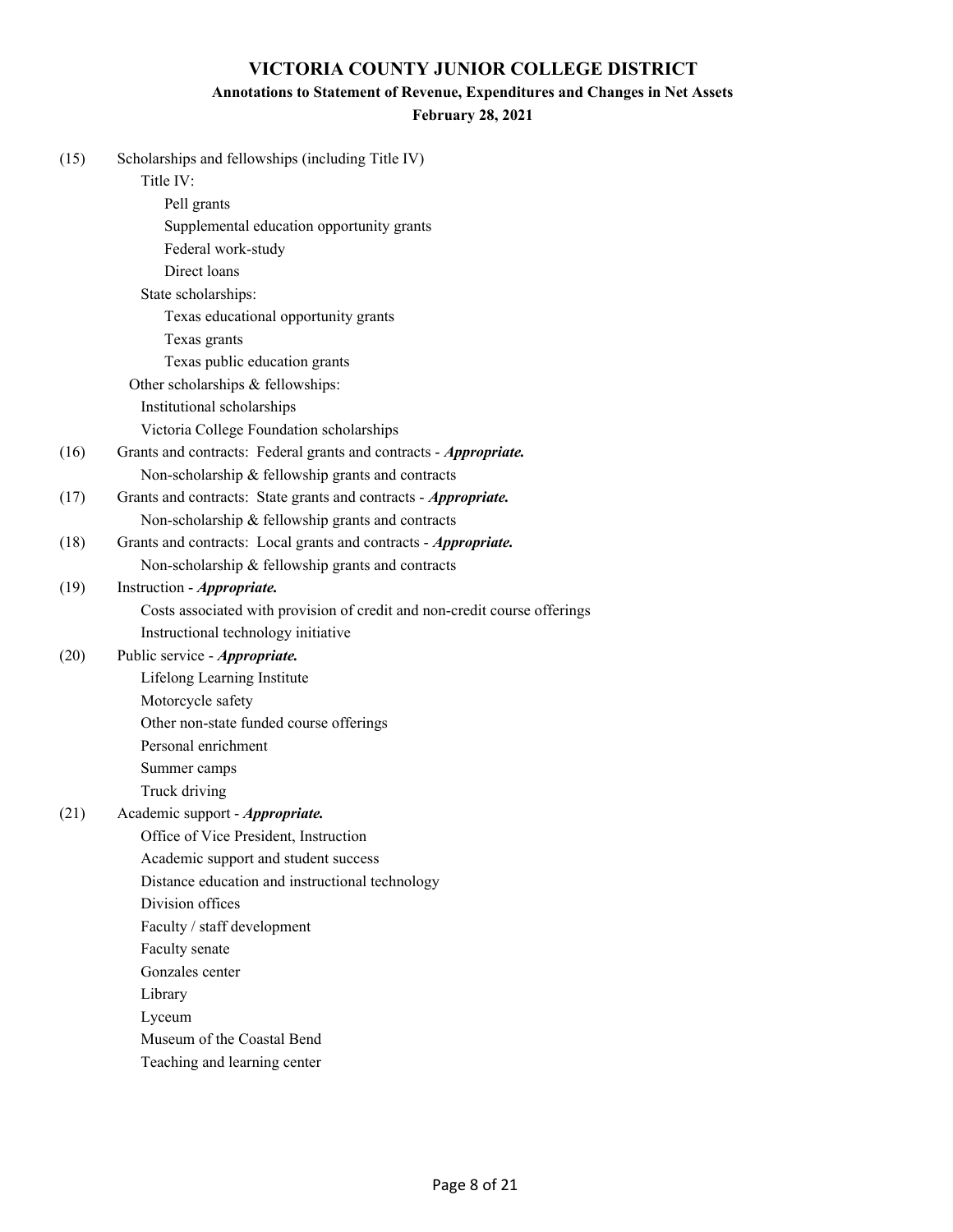#### **Annotations to Statement of Revenue, Expenditures and Changes in Net Assets**

**February 28, 2021**

(22) Student services - *Appropriate.* Office, Dean of Student Services Advising / counseling Athletics Financial aid Orientation Registrar Sports center Student life office Student recruitment Student testing and assessment Veterans services (23) Institutional support - *Appropriate.* Office of the President Governing board Office, Vice President of Administrative Services Business office / payments Campus security Central stores Central mail service Central telephone service College advancement College information systems Commencement Effectiveness, research and assessment Faculty/staff development Foundation - capital campaign Foundation advancement General institutional Governmental affairs Human resources Institutional memberships Marketing & communications Office, Director of Special Projects and Risk Management Printing and mailroom services Purchasing Quality enhancement plan Reaffirmation - SACS Sponsored research office Staff council Strategic initiatives Tax appraisal and collection fees Technology services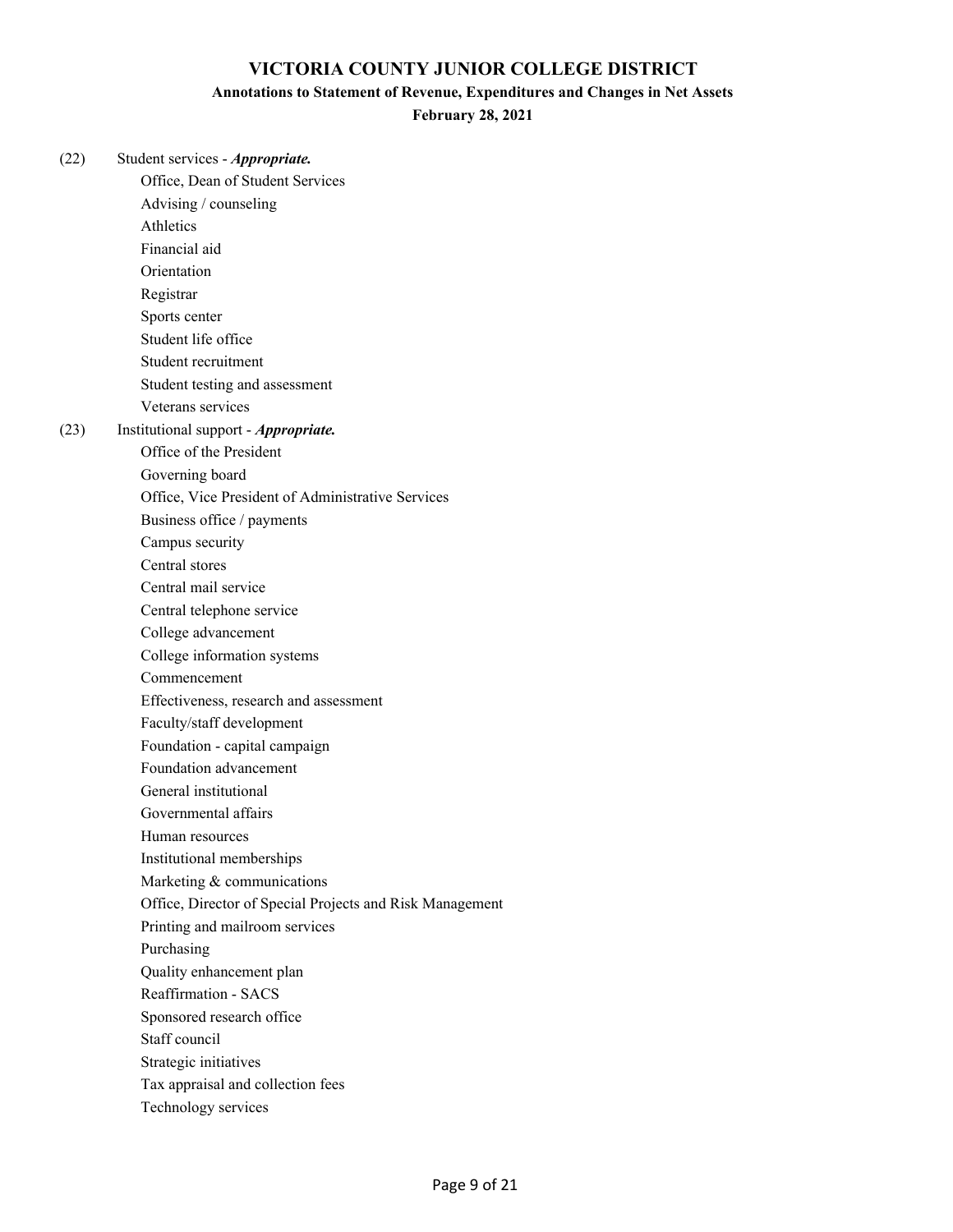#### **Annotations to Statement of Revenue, Expenditures and Changes in Net Assets**

# **February 28, 2021**

|      | <b>February 28, 2021</b>                                                                                          |
|------|-------------------------------------------------------------------------------------------------------------------|
| (24) | Physical plant - Appropriate.                                                                                     |
|      | Building maintenance                                                                                              |
|      | Custodial services                                                                                                |
|      | General services                                                                                                  |
|      | Grounds maintenance                                                                                               |
|      | Major repairs & renovations                                                                                       |
|      | <b>Utilities</b>                                                                                                  |
| (25) | Scholarships and fellowships                                                                                      |
|      | Institutional work-study                                                                                          |
|      | Pass through of other federal (non-Title IV) scholarships                                                         |
|      | Pass through of scholarships awarded by the foundation                                                            |
|      | Pass through of state scholarships                                                                                |
|      | Scholarships funded by auxiliary services                                                                         |
|      | Title IV                                                                                                          |
| (26) | Auxiliary enterprises - Appropriate.                                                                              |
|      | Expenditures associated with auxiliary enterprises enumerated at (12) above                                       |
| (27) | Staff benefits - unallocated - Appropriate. Unallocated benefits is taken to zero at FYE.                         |
|      | Health insurance not reimbursed by state                                                                          |
|      | Teacher retirement system not reimbursed by state                                                                 |
|      | Unemployment compensation                                                                                         |
|      | Workman's compensation                                                                                            |
| (28) | Debt service - Appropriate, as principal payments are due in August and interest payments are due in February and |
|      |                                                                                                                   |

(28)

*August.*

Bonded debt payments of principal and interest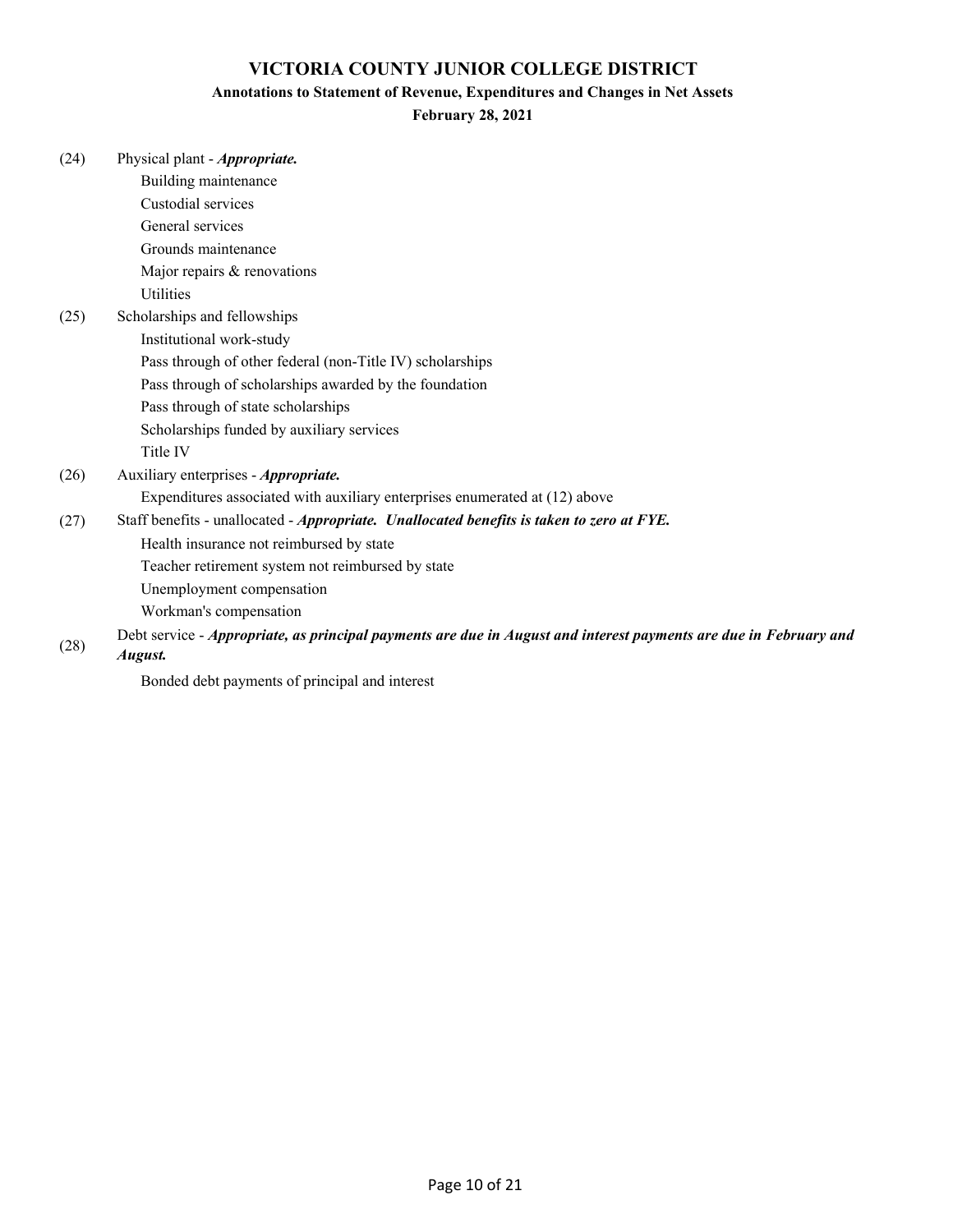## Statement of Revenues, Expenditures and Changes in Net Assets

February 28, 2021

#### Unrestricted - General

|                                            |               |                       | % Actual to   | Prior Year              | $%$ of   |
|--------------------------------------------|---------------|-----------------------|---------------|-------------------------|----------|
|                                            | Adjusted      | Actual                | Adjusted      | Actual                  | 02/29/20 |
|                                            | <b>Budget</b> | $(100\%)$             | <b>Budget</b> | 02/29/20                | Actual   |
| <b>REVENUES:</b>                           |               |                       |               |                         |          |
| State appropriations                       | \$5,535,060   | 2,380,800.00<br>\$    | 43.01%        | \$<br>2,380,857.00      | 100.00%  |
| State paid benefits                        |               |                       |               |                         |          |
| Health insurance                           | 683,892       | 683,892.00            | 100.00%       | 683,893.25              | 100.00%  |
| Retirement contributions                   | 243,413       | 243,411.78            | 100.00%       | 239,114.00              | 101.80%  |
| Ad valorem taxes:                          |               |                       |               |                         |          |
| Maintenance & operations                   | 12,782,206    | 12,293,031.00         | 96.17%        | 11,924,645.23           | 103.09%  |
| Tuition:                                   |               |                       |               |                         |          |
| Credit courses                             | 4,223,434     | 3,214,297.90          | 76.11%        | 3,693,804.71            | 87.02%   |
| Non-credit courses                         | 1,147,196     | 716,539.29            | 62.46%        | 672,093.78              | 106.61%  |
| <b>TPEG</b>                                | (250,000)     | (102, 228.00)         | 40.89%        | (111, 433.00)           | 91.74%   |
| Fees:                                      |               |                       |               |                         |          |
| Credit courses                             | 5,018,113     | 3,850,086.85          | 76.72%        | 4,267,616.98            | 90.22%   |
| Exemptions & waivers:                      |               |                       |               |                         |          |
| Credit courses                             | (300,000)     | (140, 676.19)         | 46.89%        | (152,908.04)            | 92.00%   |
| Sales & services of educational activities | 449,279       | 238,434.69            | 53.07%        | 315,815.03              | 75.50%   |
| Investment income                          | 270,000       | 81,029.00             | 30.01%        | 103,181.37              | 78.53%   |
| Other income                               | 223,350       | 92,164.73             | 41.26%        | 97,873.37               | 94.17%   |
| Grants:                                    |               |                       |               |                         |          |
| Local grants                               | 127,919       | 110,799.08            | 86.62%        | 128,848.38              | 85.99%   |
| Total                                      | 30,153,862    | 23,661,582.13         | 78.47%        | 24, 243, 402. 06        | 97.60%   |
| <b>EXPENDITURES:</b>                       |               |                       |               |                         |          |
| Instruction                                | 11,669,811    | 5,450,293.44          | 46.70%        | 5,695,145.22            | 95.70%   |
| Public service                             | 259,153       | 142,932.57            | 55.15%        | 106,032.62              | 134.80%  |
| Academic support                           | 3,126,858     | 1,570,899.15          | 50.24%        | 1,571,228.46            | 99.98%   |
| Student services                           | 2,372,701     | 1,119,743.35          | 47.19%        | 1,126,339.15            | 99.41%   |
| Institutional support                      | 6,294,978     | 3,250,644.45          | 51.64%        | 3,388,466.76            | 95.93%   |
| Physical plant                             | 4,487,576     | 1,913,883.56          | 42.65%        | 1,975,592.41            | 96.88%   |
| Scholarships and fellowships               | 130,500       | 54,992.22             | 42.14%        | 64,530.68               | 85.22%   |
| Staff benefits                             | 866,315       | 621,189.04            | 71.70%        | 642,931.95              | 96.62%   |
| Reserve for contingencies                  | 104,517       | $\sim 1000$ m $^{-1}$ | $0.00\%$      | $\sim 100$ km s $^{-1}$ | $0.00\%$ |
| Total                                      | 29,312,409    | 14, 124, 577. 78      | 48.19%        | 14,570,267.25           | 96.94%   |
| TRANSFERS AMOUNG FUNDS:                    |               |                       |               |                         |          |
| Transfers out                              | (442,000)     | (616,068.52)          | 139.38%       | (537, 385.64)           | 114.64%  |
| Total                                      | (442,000)     | (616,068.52)          | 139.38%       | (537, 385.64)           | 114.64%  |
| Net Increase (Decrease) in Net Assets      | 399,453       | 8,920,935.83<br>\$    |               | 9, 135, 749. 17<br>S.   |          |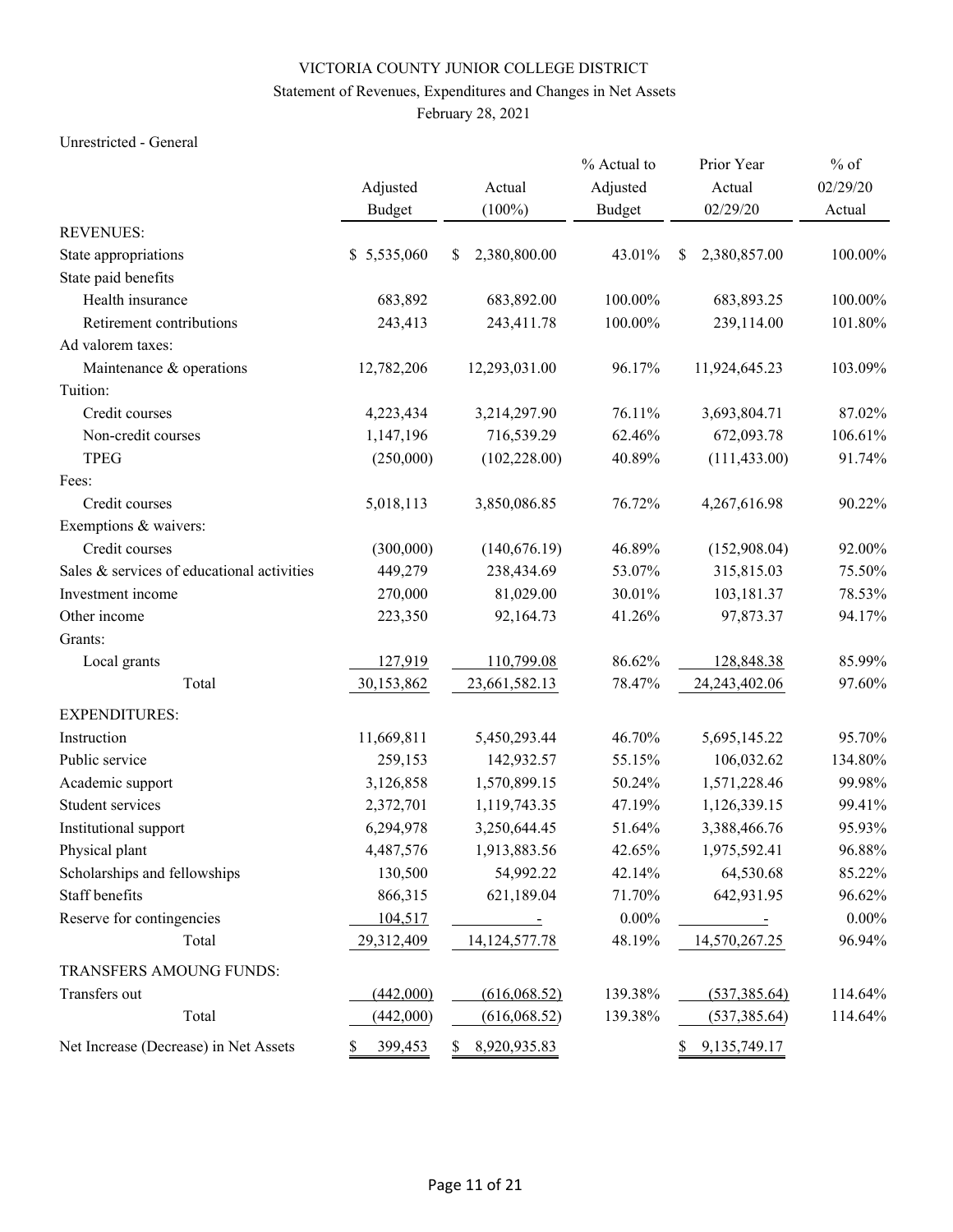## Statement of Revenues, Expenditures and Changes in Net Assets

February 28, 2021

#### Federal Restricted Funds

|                                              |                  |                | % Actual to | Prior Year                    | $%$ of   |
|----------------------------------------------|------------------|----------------|-------------|-------------------------------|----------|
|                                              | Adjusted         | Actual         | Adjusted    | Actual                        | 02/29/20 |
|                                              | Budget           | $(100\%)$      | Budget      | 02/29/20                      | Actual   |
| <b>REVENUES:</b>                             |                  |                |             |                               |          |
| Scholarships and fellowships (with Title IV) | 5,726,668<br>\$. | \$5,726,668.34 | 100.00%     | 5,825,197.89<br><sup>\$</sup> | 98.31%   |
| Federal grants                               | 2,291,822        | 2,291,821.99   | 100.00%     | 866,358.70                    | 264.54%  |
| Total                                        | 8,018,490        | 8,018,490.33   | 100.00%     | 6,691,556.59                  | 119.83%  |
| <b>EXPENDITURES:</b>                         |                  |                |             |                               |          |
| Instruction                                  | 490,460          | 490,459.94     | 100.00%     | 536,265.38                    | 91.46%   |
| Academic support                             | 6,705            | 6,705.09       | 100.00%     | 616.00                        | 1088.49% |
| Student services                             | 195,576          | 195,575.77     | 100.00%     | 329,477.32                    | 59.36%   |
| Institutional support                        | 1,599,081        | 1,599,081.19   | 100.00%     |                               | $0.00\%$ |
| Scholarships and fellowships                 | 5,726,668        | 5,726,668.34   | 100.00%     | 5,825,197.89                  | 98.31%   |
| Total                                        | 8,018,490        | 8,018,490.33   | 100.00%     | 6,691,556.59                  | 119.83%  |
| Net Increase (Decrease) in Net Assets        | \$               | \$             |             |                               |          |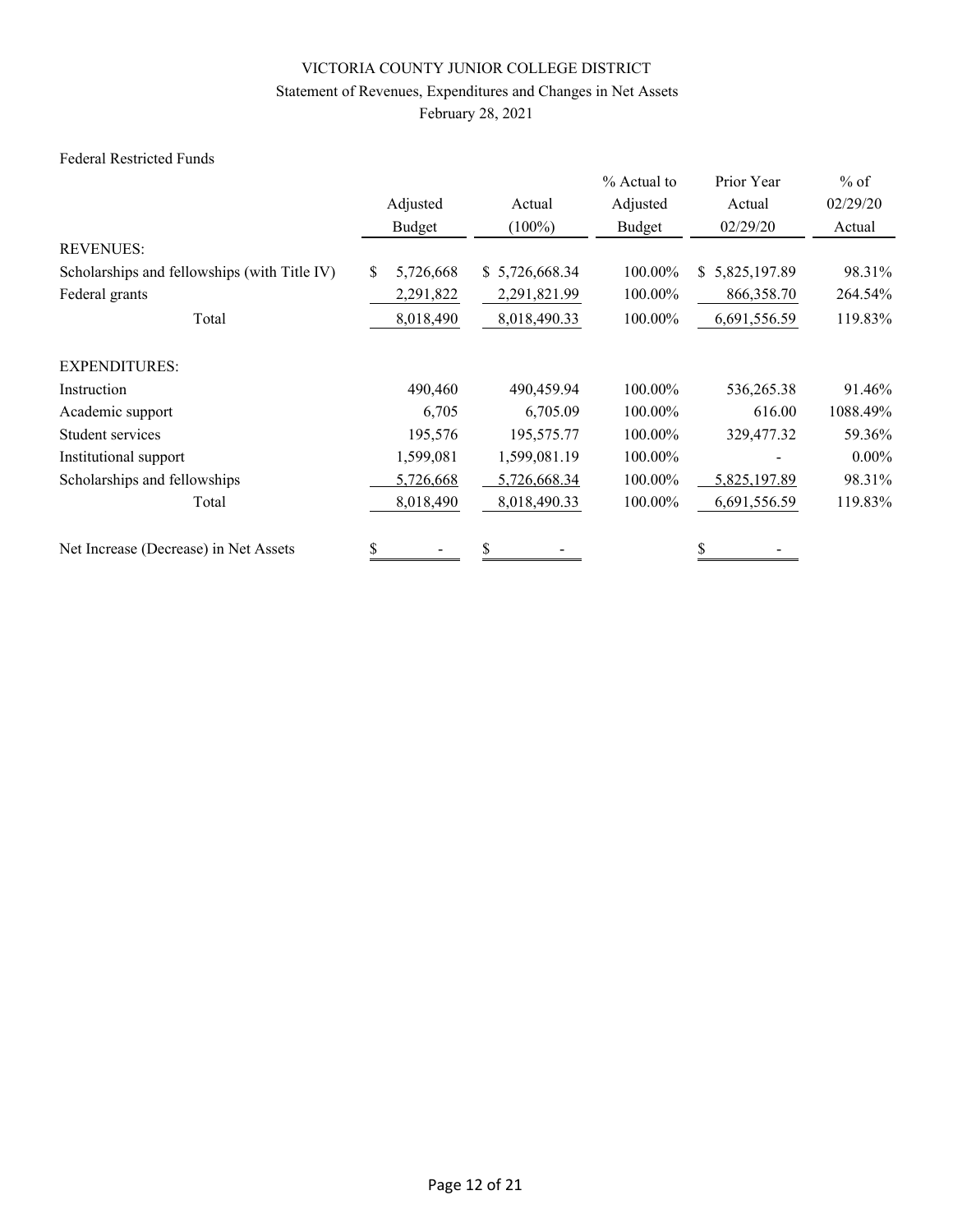# Statement of Revenues, Expenditures and Changes in Net Assets

February 28, 2021

#### State Restricted Funds

|                                       |                           |                     | % Actual to        | Prior Year         | $%$ of             |
|---------------------------------------|---------------------------|---------------------|--------------------|--------------------|--------------------|
|                                       | Adjusted<br><b>Budget</b> | Actual<br>$(100\%)$ | Adjusted<br>Budget | Actual<br>02/29/20 | 02/29/20<br>Actual |
| <b>REVENUES:</b>                      |                           |                     |                    |                    |                    |
| Investment income                     | \$                        | \$                  | $0.00\%$           | \$<br>1.82         | $0.00\%$           |
| State grants                          | 185,069                   | 185,068.98          | 100.00%            | 158,210.58         | 116.98%            |
| Total                                 | 185,069                   | 185,068.98          | 100.00%            | 158,212.40         | 116.98%            |
| <b>EXPENDITURES:</b>                  |                           |                     |                    |                    |                    |
| Instruction                           | 52,884                    | 52,883.98           | 100.00%            | 14,492.58          | 364.90%            |
| Institutional support                 | 250                       | 250.00              | 100.00%            | 95.00              | 263.16%            |
| Scholarships and fellowships          | 306,004                   | 306,003.52          | 100.00%            | 239,010.46         | 128.03%            |
| Total                                 | 359,138                   | 359,137.50          | 100.00%            | 253,598.04         | 141.62%            |
| <b>TRANSFERS AMOUNG FUNDS:</b>        |                           |                     |                    |                    |                    |
| Transfers in                          | 174,069                   | 174,068.52          | 100.00%            | 95,385.64          | 182.49%            |
| Net Increase (Decrease) in Net Assets | \$                        | \$                  |                    | \$                 |                    |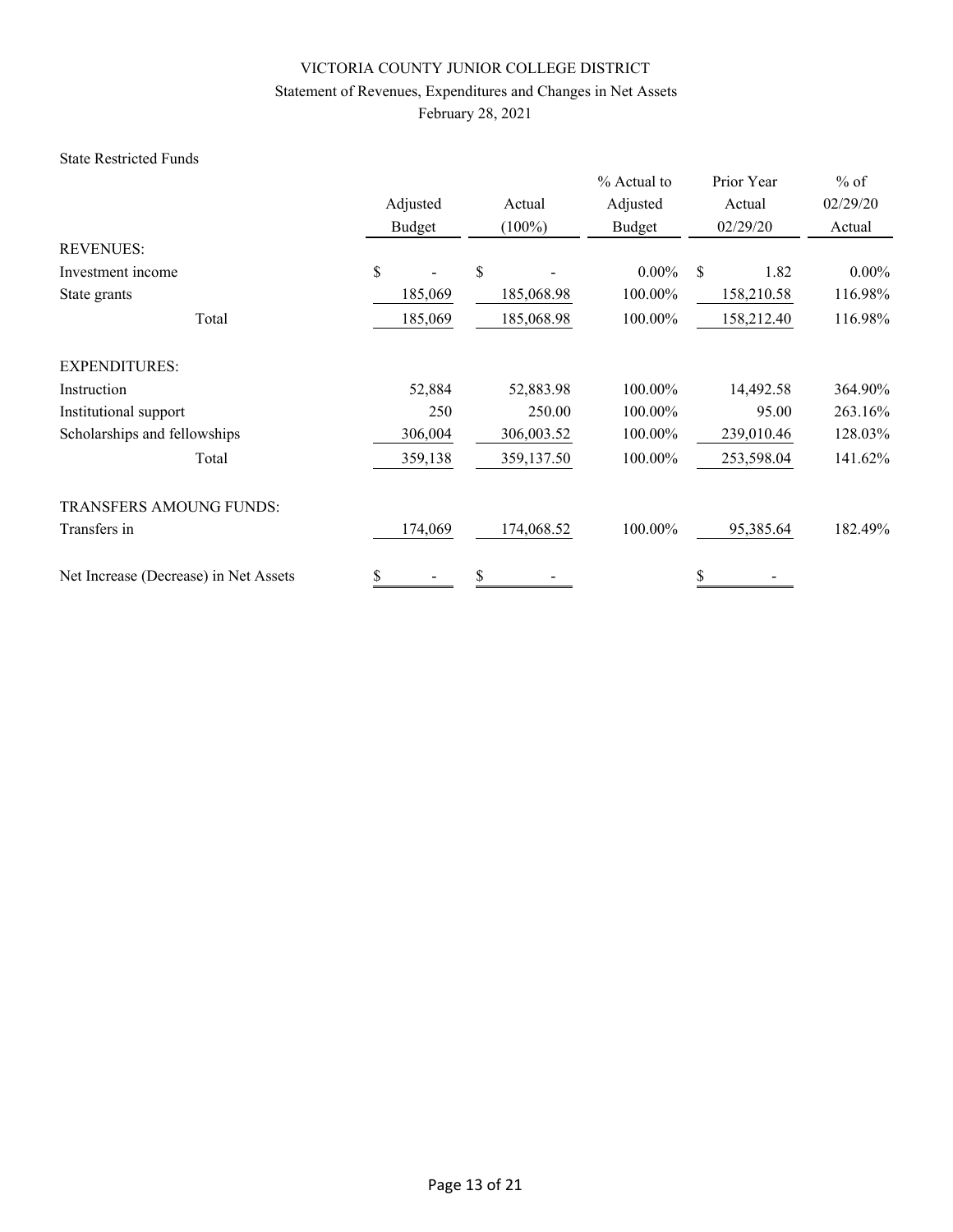## Statement of Revenues, Expenditures and Changes in Net Assets

February 28, 2021

#### Local Restricted Funds

|                                       | Adjusted<br>Budget | Actual<br>$(100\%)$ | % Actual to<br>Adjusted<br>Budget | Prior Year<br>Actual<br>02/29/20 | $%$ of<br>02/29/20<br>Actual |
|---------------------------------------|--------------------|---------------------|-----------------------------------|----------------------------------|------------------------------|
| <b>REVENUES:</b>                      |                    |                     |                                   |                                  |                              |
| Local grants                          | S<br>3,166         | 3,165.51            | 100.00%                           | 1,046.00                         | 302.63%                      |
| Total                                 | 3,166              | 3,165.51            | 100.00%                           | 1,046.00                         | 302.63%                      |
| <b>EXPENDITURES:</b>                  |                    |                     |                                   |                                  |                              |
| Academic support                      | 3,166              | 3,165.51            | 100.00%                           | 1,046.00                         | 302.63%                      |
| Total                                 | 3,166              | 3,165.51            | 100.00%                           | 1,046.00                         | 302.63%                      |
| Net Increase (Decrease) in Net Assets | \$                 | \$                  |                                   | \$                               |                              |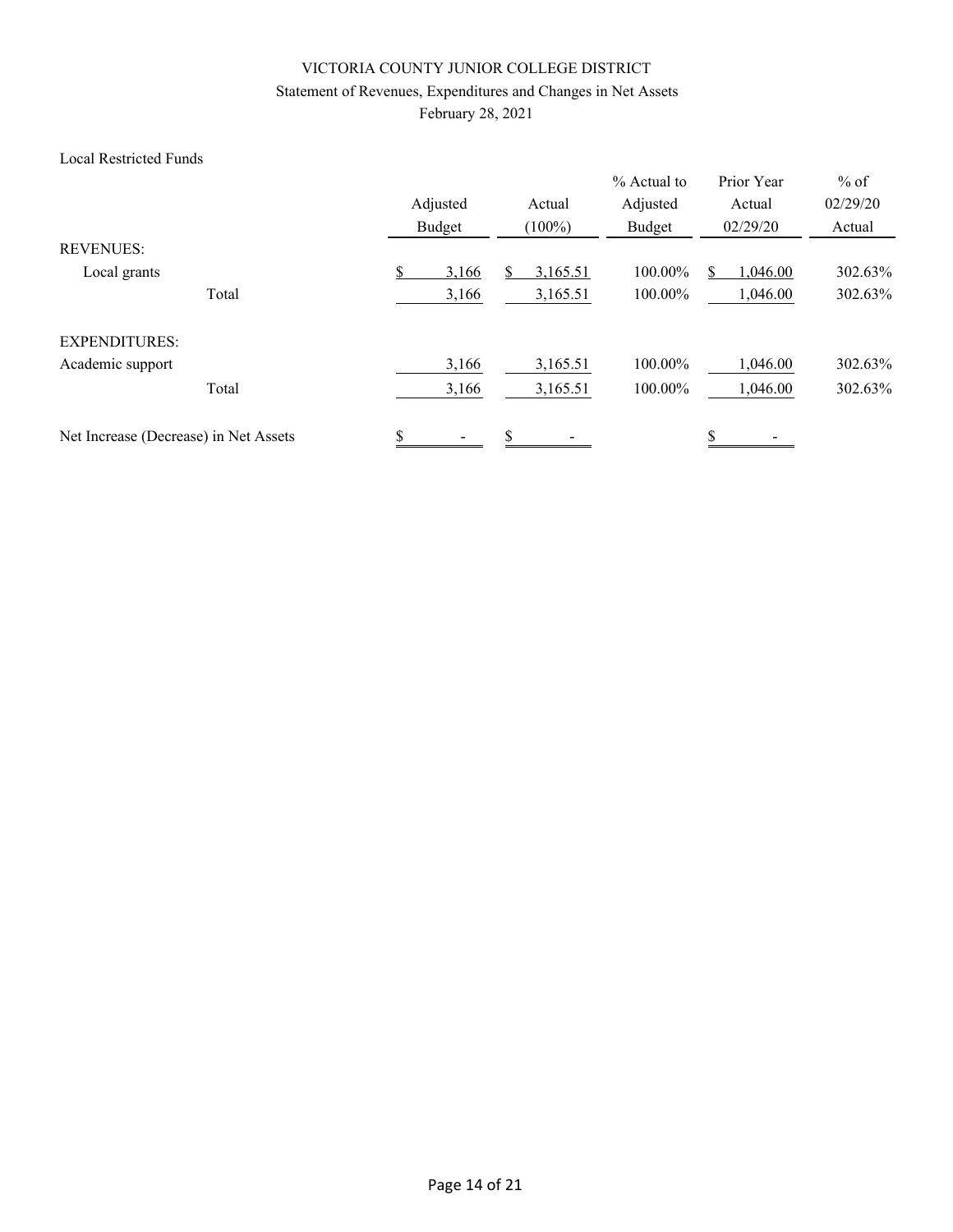## Statement of Revenues, Expenditures and Changes in Net Assets

February 28, 2021

## Auxiliary Enterprises

|                                       |                  |                  | % Actual to   | Prior Year        | $%$ of   |  |
|---------------------------------------|------------------|------------------|---------------|-------------------|----------|--|
|                                       | Adjusted         | Actual           | Adjusted      | Actual            | 02/29/20 |  |
|                                       | Budget           | $(100\%)$        | <b>Budget</b> | 02/29/20          | Actual   |  |
| <b>REVENUES:</b>                      |                  |                  |               |                   |          |  |
| Auxiliary services                    | 2,593,500<br>\$  | 837,654.50<br>\$ | 32.30%        | 1,464,478.91      | 57.20%   |  |
| Interest                              |                  | 459.28           | $0.00\%$      | 578.20            | 79.43%   |  |
| Total                                 | 2,593,500        | 838,113.78       | 32.32%        | 1,465,057.11      | 57.21%   |  |
| <b>EXPENDITURES:</b>                  |                  |                  |               |                   |          |  |
| Salaries and wages                    | 526,018          | 260,077.18       | 49.44%        | 269,418.84        | 96.53%   |  |
| Employee benefits                     | 259,051          | 87,180.79        | 33.65%        | 92,210.31         | 94.55%   |  |
| Allocations and departmental charges  | 192,663          | 97,569.83        | 50.64%        | 100,206.36        | 97.37%   |  |
| Professional and contracted services  | 115,671          | 115,054.96       | 99.47%        | 66,310.18         | 173.51%  |  |
| Advertising and public relations      | 37,200           | 8,626.48         | 23.19%        | 9,017.41          | 95.66%   |  |
| Rental expenditures                   | 22,165           | 3,892.43         | 17.56%        | 7,834.66          | 49.68%   |  |
| Supplies                              | 16,775           | 5,650.53         | 33.68%        | 6,991.64          | 80.82%   |  |
| Training and conference fees          | 6,600            | 402.61           | 6.10%         | 2,025.77          | 19.87%   |  |
| Travel                                | 4,500            |                  | $0.00\%$      | 2,577.80          | $0.00\%$ |  |
| Other operating expenditures          | 295,930          | 105,911.79       | 35.79%        | 113,092.97        | 93.65%   |  |
| Scholarships and fellowships          | 45,000           | 33,217.55        | 73.82%        | 38,880.00         | 85.44%   |  |
| Auxiliary enterprises                 | 1,465,880        | 564,268.43       | 38.49%        | 803,702.57        | 70.21%   |  |
| Capital outlay                        | 5,500            | 3,068.00         | 55.78%        | 1,175.21          | 261.06%  |  |
| Total                                 | 2,992,953        | 1,284,920.58     | 42.93%        | 1,513,443.72      | 84.90%   |  |
| TRANSFERS AMOUNG FUNDS:               |                  |                  |               |                   |          |  |
| Transfers in                          |                  |                  | $0.00\%$      |                   | $0.00\%$ |  |
| Total                                 |                  |                  | $0.00\%$      |                   | $0.00\%$ |  |
| Net Increase (Decrease) in Net Assets | \$<br>(399, 453) | \$ (446,806.80)  |               | \$<br>(48,386.61) |          |  |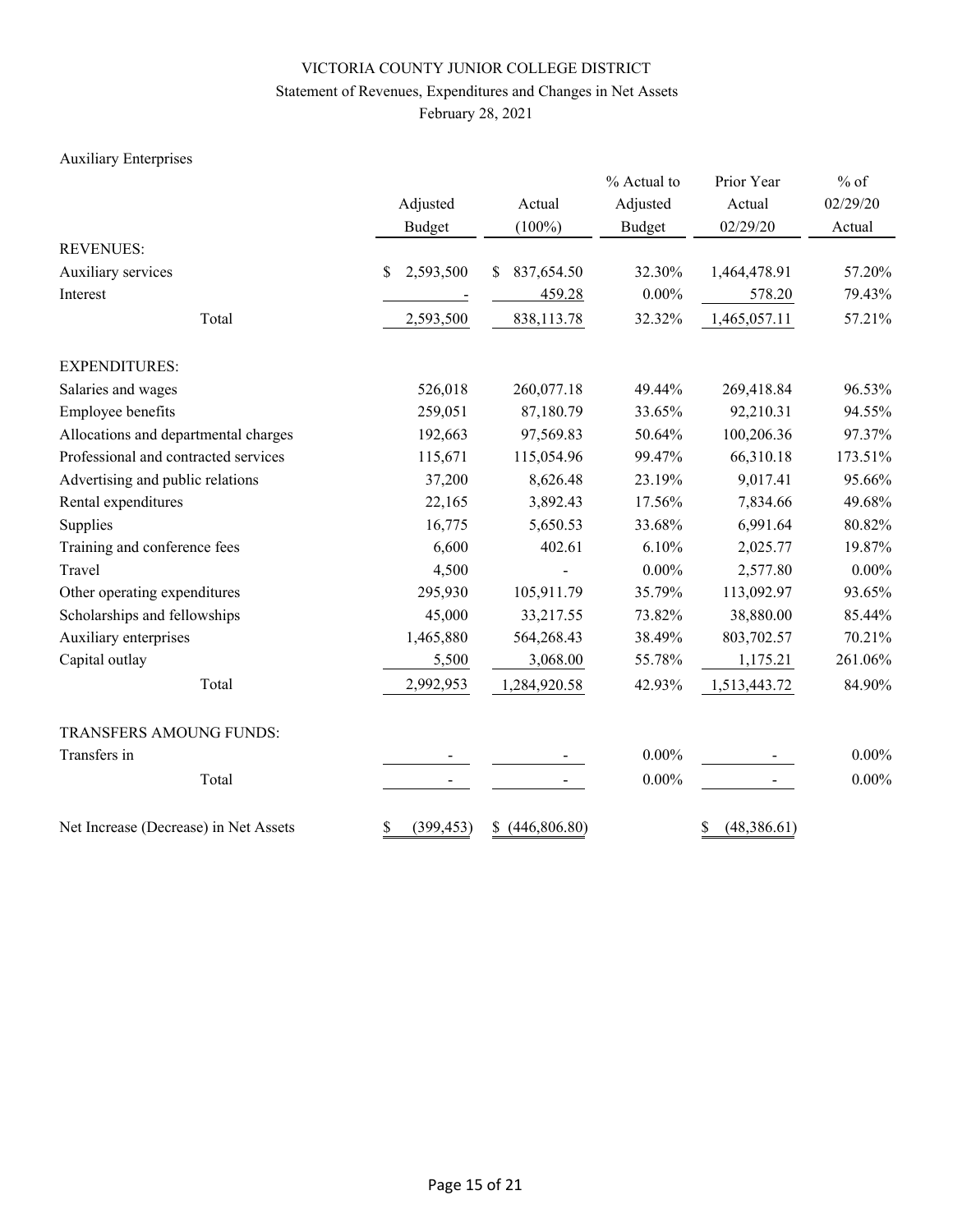## Statement of Revenues, Expenditures and Changes in Net Assets

February 28, 2021

## Debt Service

|                                       |             |                | % Actual to | Prior Year     | $%$ of   |
|---------------------------------------|-------------|----------------|-------------|----------------|----------|
|                                       | Adjusted    | Actual         | Adjusted    | Actual         | 02/29/20 |
|                                       | Budget      | $(100\%)$      | Budget      | 02/29/20       | Actual   |
| <b>REVENUES:</b>                      |             |                |             |                |          |
| Ad valorem taxes:                     | \$2,625,638 | \$2,520,144.70 | 95.98%      | \$2,510,757.83 | 100.37%  |
| Investment income                     |             |                | $0.00\%$    | 1.82           | $0.00\%$ |
| Total                                 | 2,625,638   | 2,520,144.70   | 95.98%      | 2,510,759.65   | 100.37%  |
| <b>EXPENDITURES:</b>                  |             |                |             |                |          |
| Retirement of principal               | 1,910,000   |                | $0.00\%$    |                | $0.00\%$ |
| Interest                              | 715,638     | 357,818.75     | 50.00%      | 390,068.75     | 91.73%   |
| Total                                 | 2,625,638   | 357,818.75     | 13.63%      | 390,068.75     | 91.73%   |
| Net Increase (Decrease) in Net Assets | \$          | \$2,162,325.95 |             | \$2,120,690.90 |          |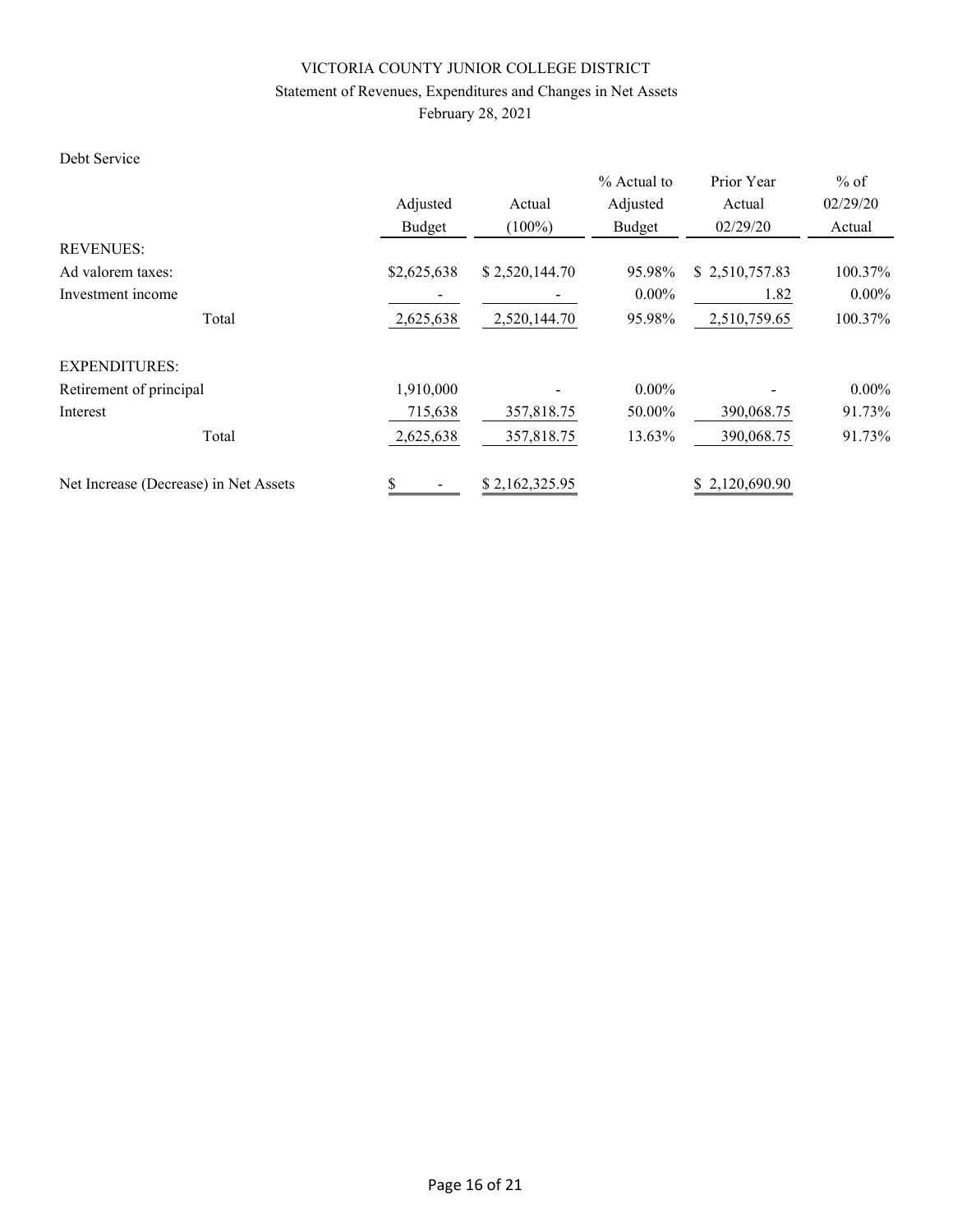## Budget Adjustments

# February 28, 2021

### Unrestricted - General

|                                            |    | Adopted<br><b>Budget</b> | <b>Current Month</b><br><b>Budget</b><br>Adjustments | Cumulative<br>Budget<br>Adjustments | Adjusted<br><b>Budget</b> |
|--------------------------------------------|----|--------------------------|------------------------------------------------------|-------------------------------------|---------------------------|
| <b>REVENUES:</b>                           |    |                          |                                                      |                                     |                           |
| State appropriations                       | \$ | 5,535,060                | \$                                                   | \$                                  | \$<br>5,535,060           |
| State paid benefits                        |    |                          |                                                      |                                     |                           |
| Health insurance                           |    |                          | 113,982                                              | 683,892                             | 683,892                   |
| Retirement contributions                   |    |                          | 40,296                                               | 243,413                             | 243,413                   |
| Ad valorem taxes:                          |    |                          |                                                      |                                     |                           |
| Maintenance & operations                   |    | 12,782,206               |                                                      |                                     | 12,782,206                |
| Tuition:                                   |    |                          |                                                      |                                     |                           |
| Credit courses                             |    | 4,223,434                |                                                      |                                     | 4,223,434                 |
| Non-credit courses                         |    | 1,147,196                |                                                      |                                     | 1,147,196                 |
| <b>TPEG</b>                                |    | (250,000)                |                                                      |                                     | (250,000)                 |
| Fees:                                      |    |                          |                                                      |                                     |                           |
| Credit courses                             |    | 5,018,113                |                                                      |                                     | 5,018,113                 |
| Exemptions & waivers:                      |    |                          |                                                      |                                     |                           |
| Credit courses                             |    | (300,000)                |                                                      |                                     | (300,000)                 |
| Sales & services of educational activities |    | 449,279                  |                                                      |                                     | 449,279                   |
| Investment income                          |    | 270,000                  |                                                      |                                     | 270,000                   |
| Other income                               |    | 223,350                  |                                                      |                                     | 223,350                   |
| Grants:                                    |    |                          |                                                      |                                     |                           |
| Local grants                               |    | 98,997                   | 2,260                                                | 28,922                              | 127,919                   |
| Total                                      |    | 29,197,635               | 156,538                                              | 956,227                             | 30,153,862                |
| <b>EXPENDITURES:</b>                       |    |                          |                                                      |                                     |                           |
| Instruction                                |    | 9,836,921                | 53,289                                               | 1,832,890                           | 11,669,811                |
| Public service                             |    | 246,841                  | 331                                                  | 12,312                              | 259,153                   |
| Academic support                           |    | 2,479,288                | 14,846                                               | 647,570                             | 3,126,858                 |
| Student services                           |    | 1,913,276                | 14,381                                               | 459,425                             | 2,372,701                 |
| Institutional support                      |    | 5,429,533                | 25,913                                               | 865,445                             | 6,294,978                 |
| Physical plant                             |    | 3,648,521                |                                                      | 839,055                             | 4,487,576                 |
| Scholarships and fellowships               |    | 130,500                  |                                                      |                                     | 130,500                   |
| Staff benefits                             |    | 4,800,279                | 47,778                                               | (3,933,964)                         | 866,315                   |
| Reserve for contingencies                  |    | 104,517                  |                                                      |                                     | 104,517                   |
| Total                                      |    | 28,589,676               | 156,538                                              | 722,733                             | 29,312,409                |
| TRANSFERS AMOUNG FUNDS:                    |    |                          |                                                      |                                     |                           |
| Transfers in                               |    |                          |                                                      |                                     |                           |
| Transfers out                              |    | (442,000)                |                                                      |                                     | (442,000)                 |
| Total                                      |    | (442,000)                |                                                      |                                     | (442,000)                 |
| Net Increase (Decrease) in Net Assets      |    | 165,959                  | \$                                                   | 233,494<br>S                        | 399,453<br>S.             |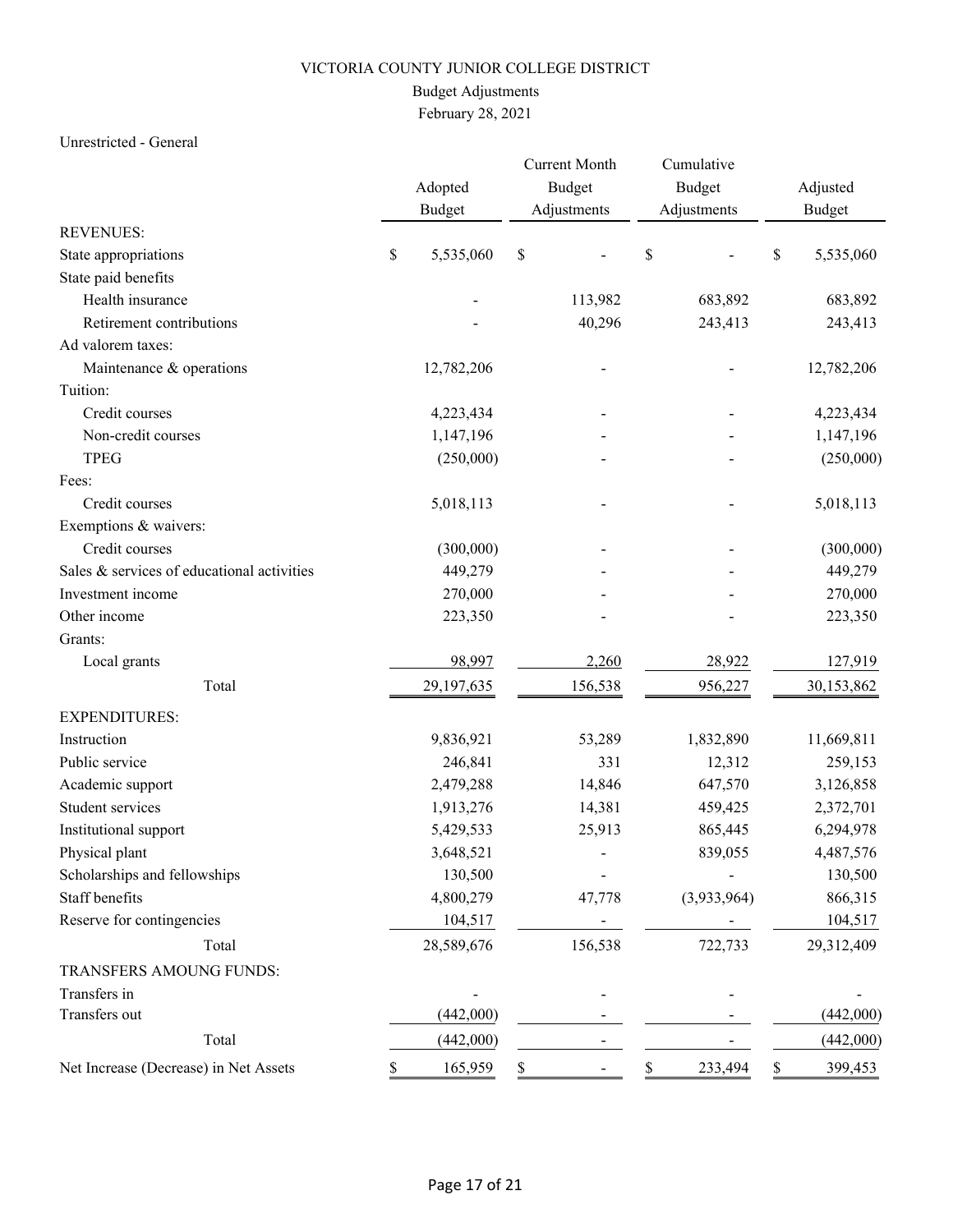## Budget Adjustments

February 28, 2021

## Auxiliary Enterprises

|                                                                                                 |    | Adopted<br><b>Budget</b> |    | <b>Current Month</b><br><b>Budget</b><br>Adjustments |    | Cumulative<br><b>Budget</b><br>Adjustments |    | Adjusted<br><b>Budget</b> |  |
|-------------------------------------------------------------------------------------------------|----|--------------------------|----|------------------------------------------------------|----|--------------------------------------------|----|---------------------------|--|
| <b>REVENUES:</b>                                                                                |    |                          |    |                                                      |    |                                            |    |                           |  |
| Auxiliary services                                                                              | \$ | 2,593,500                | \$ |                                                      | \$ |                                            | \$ | 2,593,500                 |  |
| Total                                                                                           |    | 2,593,500                |    |                                                      |    |                                            |    | 2,593,500                 |  |
| <b>EXPENDITURES:</b>                                                                            |    |                          |    |                                                      |    |                                            |    |                           |  |
| Salaries and wages                                                                              |    | 526,018                  |    |                                                      |    |                                            |    | 526,018                   |  |
| Employee benefits                                                                               |    | 25,557                   |    |                                                      |    | 233,494                                    |    | 259,051                   |  |
| Allocations and departmental charges                                                            |    | 192,663                  |    |                                                      |    |                                            |    | 192,663                   |  |
| Professional and contracted services                                                            |    | 115,671                  |    |                                                      |    |                                            |    | 115,671                   |  |
| Advertising and public relations                                                                |    | 37,200                   |    |                                                      |    |                                            |    | 37,200                    |  |
| Rental expenditures                                                                             |    | 22,165                   |    |                                                      |    |                                            |    | 22,165                    |  |
| Supplies                                                                                        |    | 16,775                   |    |                                                      |    |                                            |    | 16,775                    |  |
| Training and conference fees                                                                    |    | 6,600                    |    |                                                      |    |                                            |    | 6,600                     |  |
| Travel                                                                                          |    | 4,500                    |    |                                                      |    |                                            |    | 4,500                     |  |
| Other operating expenditures                                                                    |    | 295,930                  |    |                                                      |    |                                            |    | 295,930                   |  |
| Scholarships and fellowships                                                                    |    | 45,000                   |    |                                                      |    |                                            |    | 45,000                    |  |
| Auxiliary enterprises                                                                           |    | 1,465,880                |    |                                                      |    |                                            |    | 1,465,880                 |  |
| Capital outlay                                                                                  |    | 5,500                    |    |                                                      |    |                                            |    | 5,500                     |  |
| Total                                                                                           |    | 2,759,459                |    |                                                      |    | 233,494                                    |    | 2,992,953                 |  |
| TRANSFERS AMOUNG FUNDS:<br>Transfers in                                                         |    |                          |    |                                                      |    |                                            |    |                           |  |
| Total                                                                                           |    |                          |    |                                                      |    |                                            |    |                           |  |
| Net Increase (Decrease) in Net Assets                                                           | \$ | (165, 959)               | \$ |                                                      | \$ | (233, 494)                                 | \$ | (399, 453)                |  |
| Unrestricted - General and Auxiliary Enterprises<br>Total Net Increase (Decrease) in Net Assets | \$ |                          | \$ |                                                      | \$ |                                            | \$ |                           |  |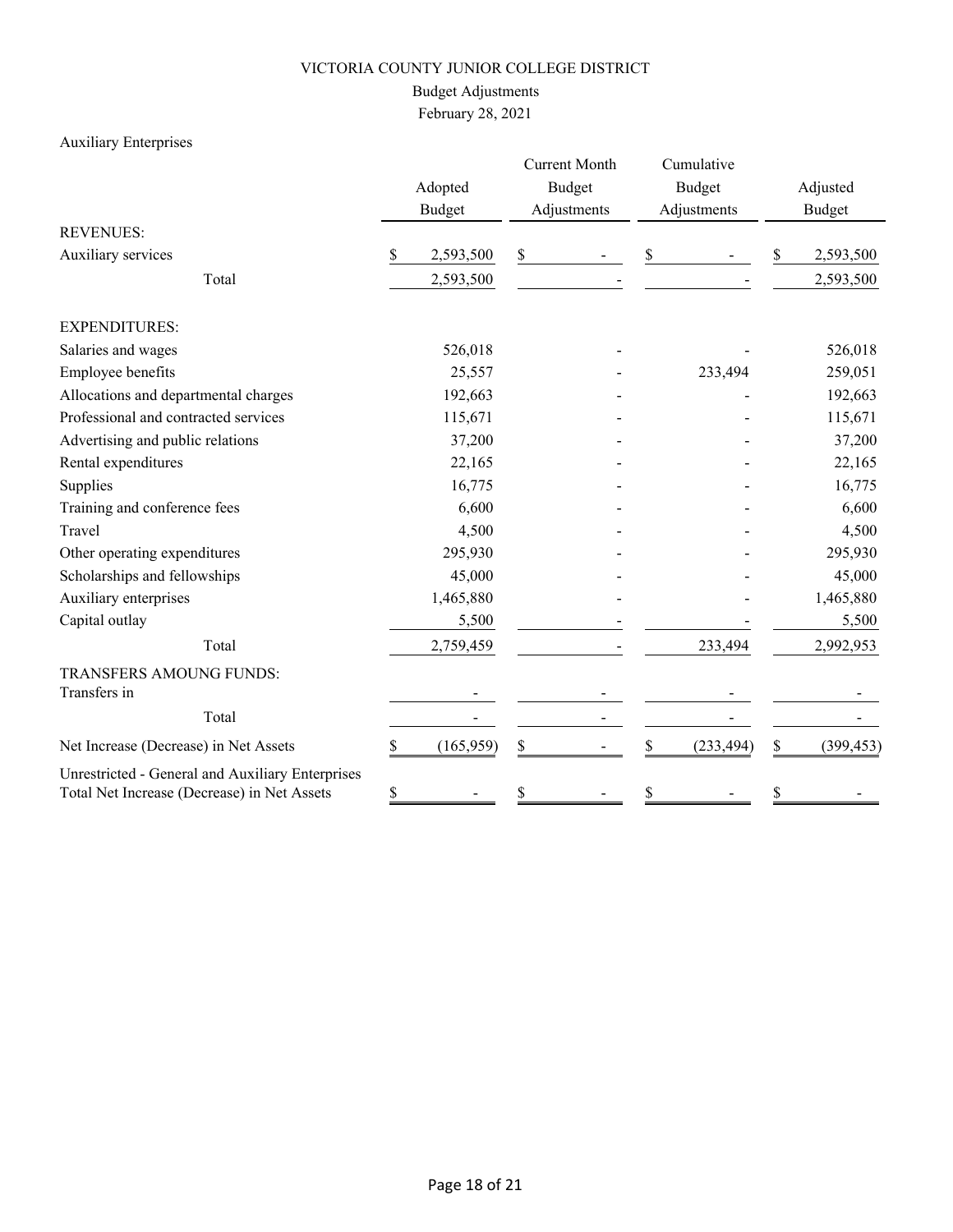#### VICTORIA COUNTY JUNIOR COLLEGE DISTRICT Gonzales Center Expansion February 28, 2021

#### **Resources**

|      | 1,115.54 |
|------|----------|
| 1.09 | 35.12    |
| 1.09 | 1,150.66 |
|      |          |

|                           |                   | ----------------         |                 |        |                       |        |             | Balance |
|---------------------------|-------------------|--------------------------|-----------------|--------|-----------------------|--------|-------------|---------|
|                           | February 28, 2021 |                          | Project-to-Date |        | <b>Total Contract</b> |        | On Contract |         |
| Gonzales Center Expansion |                   |                          |                 |        |                       |        |             |         |
| Postage                   | Φ                 | $\overline{\phantom{a}}$ | ٨D              | 0.50   | S                     | 0.50   | S           |         |
| Supplies                  |                   | $\overline{\phantom{a}}$ |                 | 220.00 |                       | 220.00 |             | $\,$    |
|                           |                   | $\blacksquare$           |                 | 220.50 |                       | 220.50 | S           |         |
| Net Resources Available   |                   |                          |                 | 930.16 |                       |        |             |         |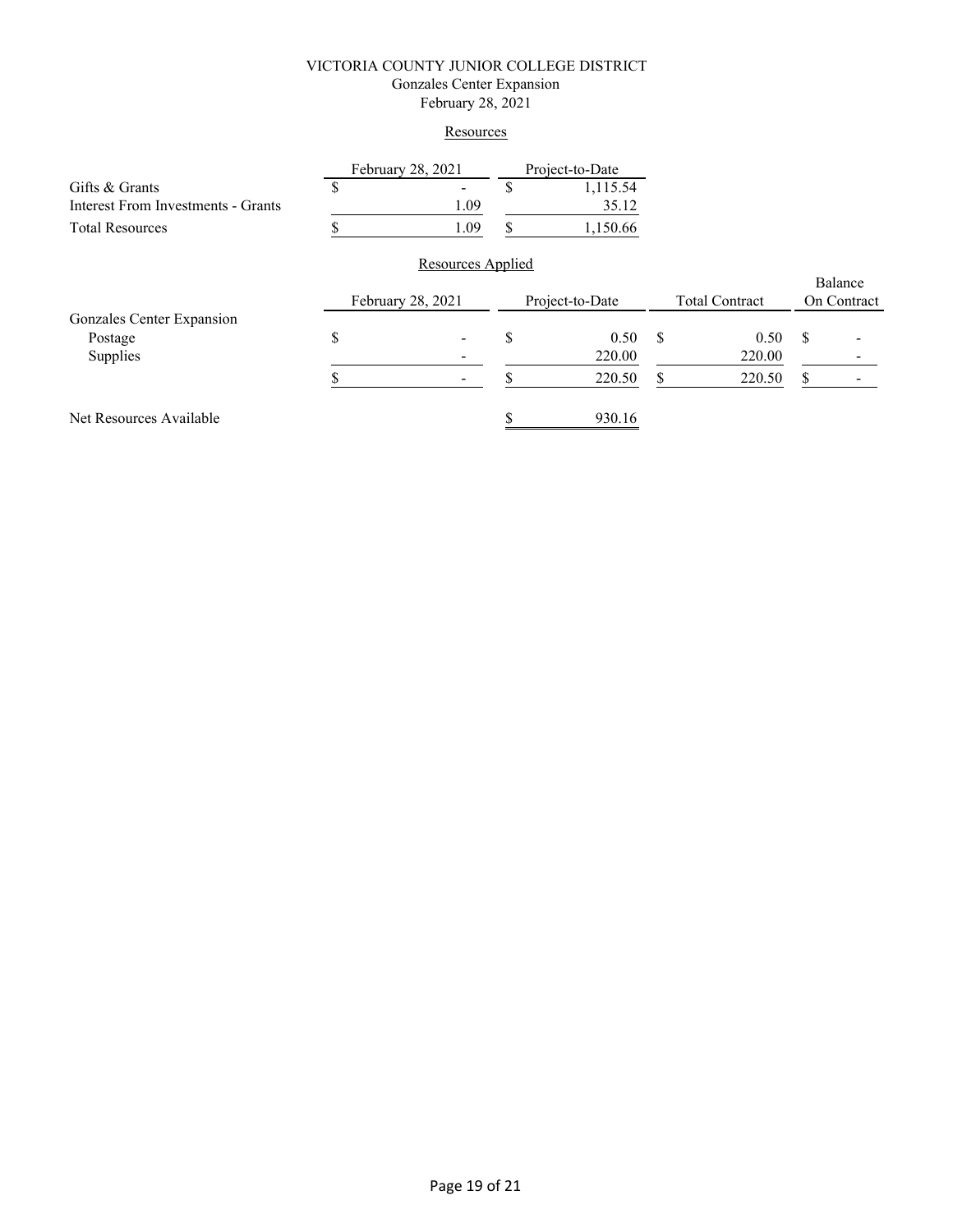#### VICTORIA COUNTY JUNIOR COLLEGE DISTRICT Projects Fund February 28, 2021

#### **Resources**

|                                                                          |    | February 28, 2021 | Project-to-Date    |
|--------------------------------------------------------------------------|----|-------------------|--------------------|
| Gifts & Grants                                                           | S  |                   | \$<br>898,092.64   |
| Interest From Investments - Gifts &<br>Grants                            |    | 899.72            | 26,404.22          |
| Gifts & Grants - Designated for<br>Comprehensive Student Center          |    | 6,000,000.00      | 6,000,000.00       |
| Interest - Gifts & Grants Designated for<br>Comprehensive Student Center |    | 7,010.20          | 11,811.07          |
| Transfer In - Designated for<br>Comprehensive Student Center             |    |                   | 1,092,987.00       |
| Interest - Designated Funds for<br>Comprehensive Student Center          |    | 874.54            | 35,781.12          |
| Transfer In - Designated for Wood<br>Building (Matching Funds)           |    |                   | 950,000.00         |
| Interest - Designated Funds for Wood<br><b>Building</b>                  |    | 969.19            | 32,440.46          |
| Transfer In - Designated for Facilities<br>Master Plan                   |    |                   | 884,000.00         |
| Interest - Designated Funds for Facilities<br>Master Plan                |    | 777.91            | 8,346.16           |
| <b>Total Resources</b>                                                   | \$ | 6,010,531.56      | \$<br>9,939,862.67 |

#### Resources Applied

|                              | February 28, 2021 |  | Project-to-Date |            | <b>Total Contract</b> |            | Balance<br>On Contract |  |
|------------------------------|-------------------|--|-----------------|------------|-----------------------|------------|------------------------|--|
| Comprehensive Student Center |                   |  |                 |            |                       |            |                        |  |
| Architect & Engineering Fees | \$                |  | \$              | 344,468.73 | \$                    | 344,468.73 | \$                     |  |
| Comprehensive Student Center |                   |  | \$              | 344,468.73 | \$                    | 344,468.73 | \$                     |  |
| Fine Arts Renovation         |                   |  | \$              |            | \$                    |            | \$                     |  |
| Museum Expansion             |                   |  |                 |            |                       |            |                        |  |
| Architect & Engineering Fees | \$                |  | \$              | 127.50     | \$                    | 127.50     | \$                     |  |
| Museum Expansion             |                   |  | \$              | 127.50     | \$                    | 127.50     | \$                     |  |
| <b>Welder Center Annex</b>   |                   |  |                 |            |                       |            |                        |  |
| Architect & Engineering Fees |                   |  | \$              | 7,250.80   | \$                    | 7,250.80   | \$                     |  |
| <b>Welder Center Annex</b>   |                   |  | \$              | 7,250.80   | \$                    | 7,250.80   | \$                     |  |
| Wood Building Renovation     |                   |  |                 |            |                       |            |                        |  |
| Legal Fees                   | \$                |  | \$              | 9.40       | $\mathcal{S}$         | 9.40       | $\mathbf S$            |  |
| Architect & Engineering Fees |                   |  |                 | 118,545.91 |                       | 118,545.91 |                        |  |
| <b>Consulting Services</b>   |                   |  |                 | 1,921.08   |                       | 1,921.08   |                        |  |
| Wood Building Renovation     | S                 |  | \$              | 120,476.39 |                       | 120,476.39 | \$                     |  |